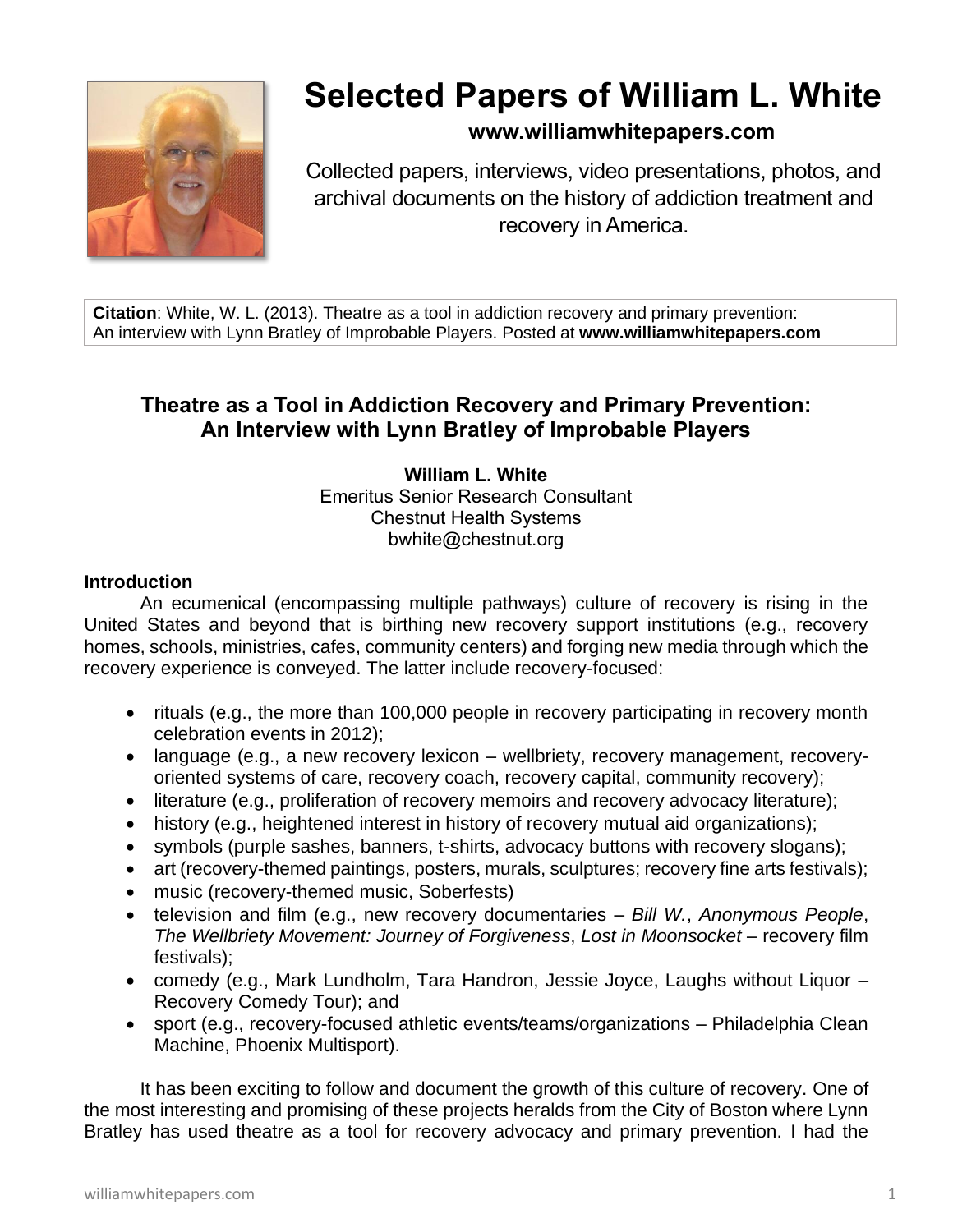opportunity in November 2012 to interview Lynn about the birth and evolution of Improbable Players. Please join us in this engaging conversation.

*Bill White***:** Lynn, tell me how your personal story intersects with the story of Improbable Players.



*Lynn Bratley***:** I have been involved in plays and performing since I was very young – it's been a lifelong passion for me. Studying creative dramatics in college, I was influenced by Jacob Moreno's work in group psychotherapy and tools for social sciences he called sociodrama and psychodrama. I ended up earning my undergraduate degree in Drama, so it's not surprising that when I started going to recovery support meetings, I loved listening to the stories that people told from the podium and saw them in my mind as performances. They made me laugh, cry,

hang on to the edge of my seat, become inspired. The stories were exciting drama – and all the more engaging because they are real and true.

Add to my theater background the frustration I felt after getting sober at my ignorance about either addiction or recovery. How could I have not known anything about these things? I wished my family could sit beside me at meetings and listen to the stories – to help them understand me, to show them how cool people in recovery were, to explain to them that I wasn't a bad person; I was a sick person. I wanted to air the shame out of the closet and let the world take a fresh look at alcoholism and drug addiction. I wanted to teach young people about these things so they wouldn't have to go through what I did.

I grew up in the fifties. My parents and their friends had cocktail parties that were loud and messy. I always said to myself, "I'll never do that!" So I never had a martini or a Manhattan, but when my children were very young, I started having a glass of wine with dinner, then two, and then three, and on into the evening. When my kids got old enough to say, "Mommy, please don't drink so much," I put the bottle in the closet and that's where I drank. I missed a lot of the seventies because I spent every evening in a blackout drinking from my bottle of wine in the closet.

When I was newly sober and before I ever spoke to anyone at a meeting, I worried that my story was too boring compared to others since I drank alone. But as sober time accumulated and I went on commitments and told my drunkalogue a few times, I began to appreciate how all of our stories have a pattern: we picked up a drink or a drug, we got into trouble, we hit bottom, and then through grace, we got clean and sober. That's my story too. I shared the same story with everyone else – I just got into trouble in my home. And the interesting thing that happened is that my story came to be the plotline for the play that's most performed today by Improbable Players.

**Bill White:** How did that personal story lead to the creation of Improbable Players?

*Lynn Bratley***:** During my drinking, I was performing and teaching with several children's theatre companies. That worked for me because I didn't drink until five o'clock, and I drank in the closet. So children's theatre fit my schedule, so to speak. I didn't miss any shows.

Soon after I got sober, one of those companies was fascinated by my new sobriety and how it was changing me and those around me. We decided to work together on a short video piece about a family and what happened to them at a Thanksgiving reunion where there was a lot of drinking and how that resulted in an intervention. I met a couple of other sober actors at my meetings and brought them into the project.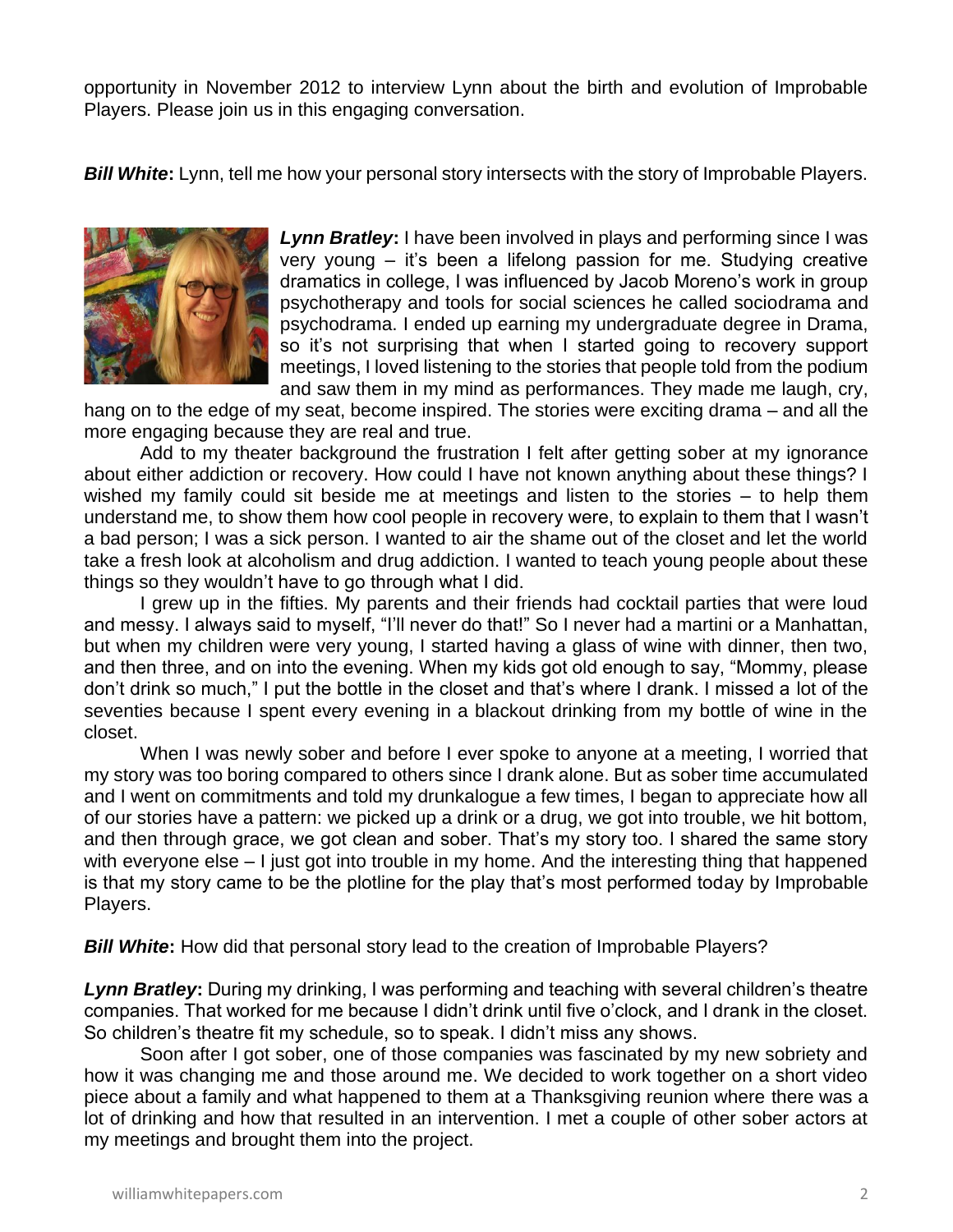After the video was finished, there were a lot of scenes and characters that didn't make it into their final cut, and three other people besides me who wanted to keep working together and write a play about prevention that we could present at schools. We learned that a local council on alcoholism was having a peer leadership conference, so we asked if we could do some scenes for them. We needed a name, and I found the word "improbable" in the thesaurus – "unlikely, ridiculous, absurd, crazy, impossible." It fit.

Our show turned out to be a great success and had all the right ingredients – scenes based on our own stories, good pace, laughter, some serious stuff, and underlying lessons. Drinking and driving was a major problem at that time, and we came up with a great scene about that – actually one we still do today. We had a scene about peer pressure, and a funny one about how not to throw up in bed after you've been drinking and the room is spinning. We had a serious scene about a drunk father saying goodnight to his daughter. Most importantly, at the end of our short program, we "came out" as alcoholics and told our drunkalogues. After we took our bows, there was a great rush of teachers and students, with many asking, "When can you come to our school?" That show in 1984 was the beginning of Improbable Players. And although we would have loved to have the original four together forever, they had to leave for one reason or another, and gradually I found other young sober actors to continue the work and became the director.

**Bill White:** And were the stories of other actors absorbed into the rise of Improbable Players?

**Lynn Bratley:** Oh yes. because that's how the scripts are created: piece by piece through people's stories, so each play contains parts of many stories written and worked together to make an exciting theatre experience. The first play we made, "I'll Never Do That!," was based on my story, the mother drinking in the closet, but the other characters who surround her – the Dad, the Daughter, and the Son – came to life from other actors' experiences in their own lives and families.

Sometimes one vivid thing that someone said to us  $-$  or we hear ourselves saying  $$ inspires a whole scene and drives the plot. I think everyone who is in recovery can recount turning points – the awful ones and the "aha!" ones that started them on the road to recovery. "Do you know what you did last night?" "Hello is this the clinic? I think I might have had sex last night." "Wake up – wake up! Oh, thank god you're alive. You really scared me – I thought you overdosed." "I never wanted to hurt you. That'll never happen again. I'll stop drinking. Forever. Anything. I'm sorry."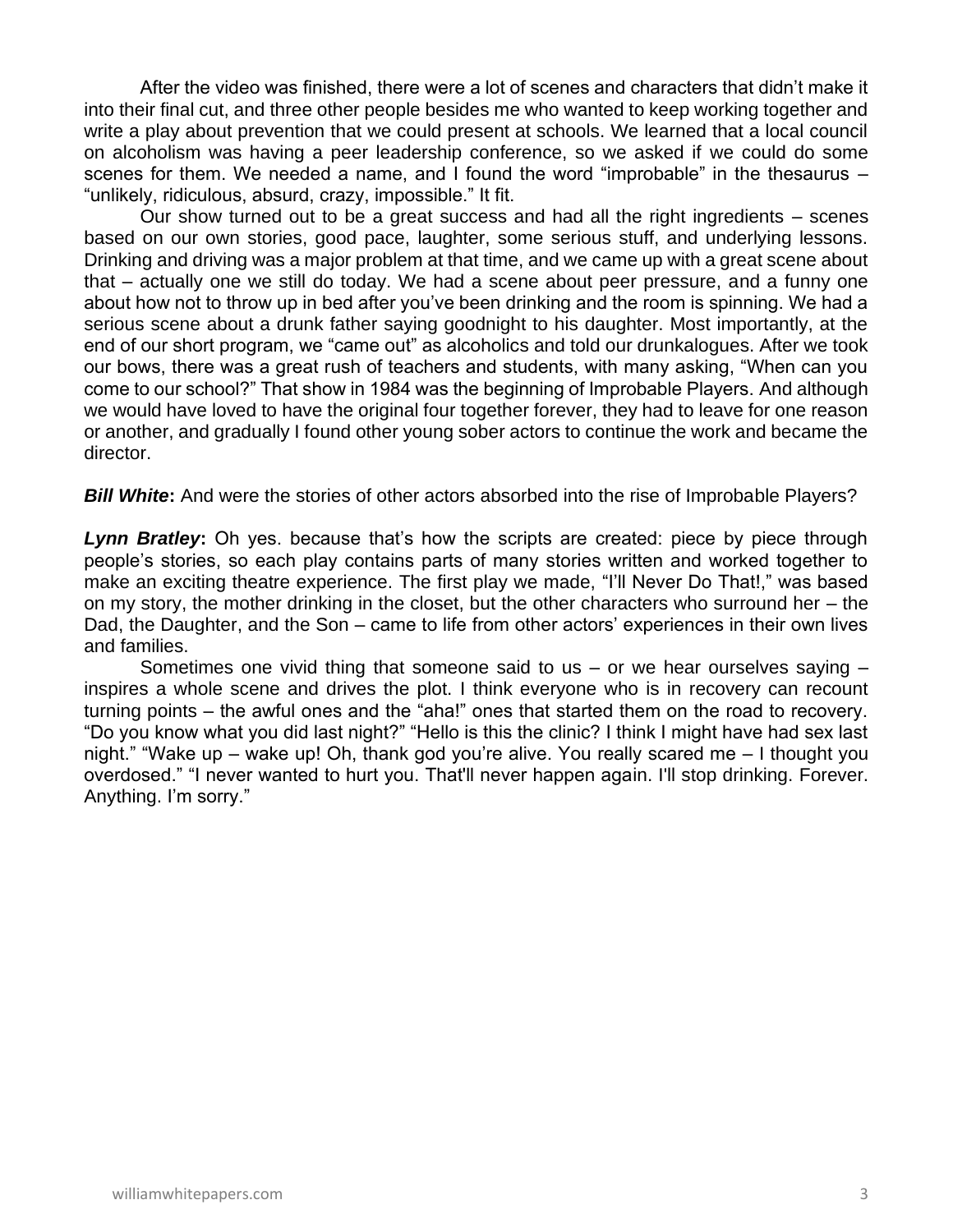

**Actor Mask: "What did I do last night?"**

Devising scenes often starts with a question asked to the actors in the rehearsal rooms. When Improbable Players was commissioned to write a performance for schools about the connection of HIV/AIDS to drinking and drug use, I found three actors in recovery who had the virus, and I invited them to join the cast to help develop the new play. My first question was, "Have you ever had a secret you didn't want to tell, but you knew you had to?" All the actors in that program contributed scenes from their real life stories to make "Passing It On," a funny and moving play that allowed actors to speak openly and honestly about their recovery and living with the virus. It was a powerful lesson for audiences, who were told at the beginning that three of the actors had the virus, but couldn't tell by looking at them who they were.

**Bill White:** Who have been the primary audiences for the various productions that you've done?

*Lynn Bratley***:** Our main audience is students and faculty in high schools, middle schools, and colleges. Next would be community coalitions for public awareness events. We have more than twelve productions that have been written because of a need or a request, so over the years, we've worked with many organizations to raise awareness of addiction and recovery issues for their constituencies. For Massachusetts Trial Court conferences, convened to educate court personnel about sending offenders to treatment instead of incarceration, we created a short play based on court records that depicted a family over-involved in many aspects of the judicial system because of the father's drinking. As always, after the play, Improbable Players told our own stories of recovery. It was a very moving and effective program. My favorite of our troupes was made up of sober actors over age 65: "The Next Generation," who together wrote a play from their drinking stories and their recovery and performed for senior audiences in Boston, New York, Atlanta, and Jacksonville.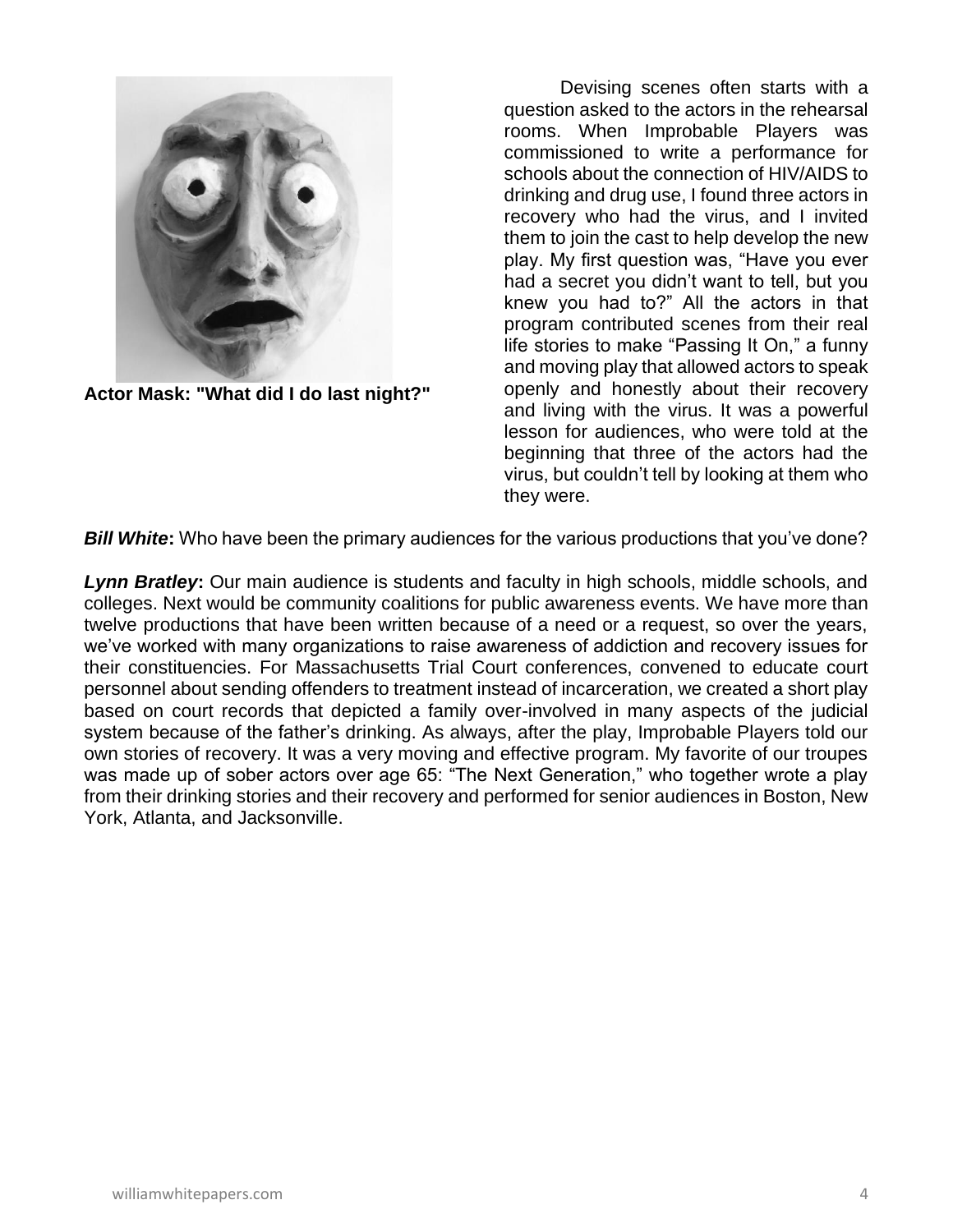

**The Next Generation**

**Bill White:** And how many different actors have been involved over these years with you?

*Lynn Bratley***:** There have been over 200 actors, all in personal recovery. You have to be clean and sober at least one year before you audition. Some stay a long, long time, and some stay for a season and then move on. It's a great way for young people in early recovery to re-claim their confidence, be a part of an organization they believe in, and give back. I am still in touch with the original actors, and the internet keeps me connected to many others who were involved.



williamwhitepapers.com 5 **A scene from Running On E**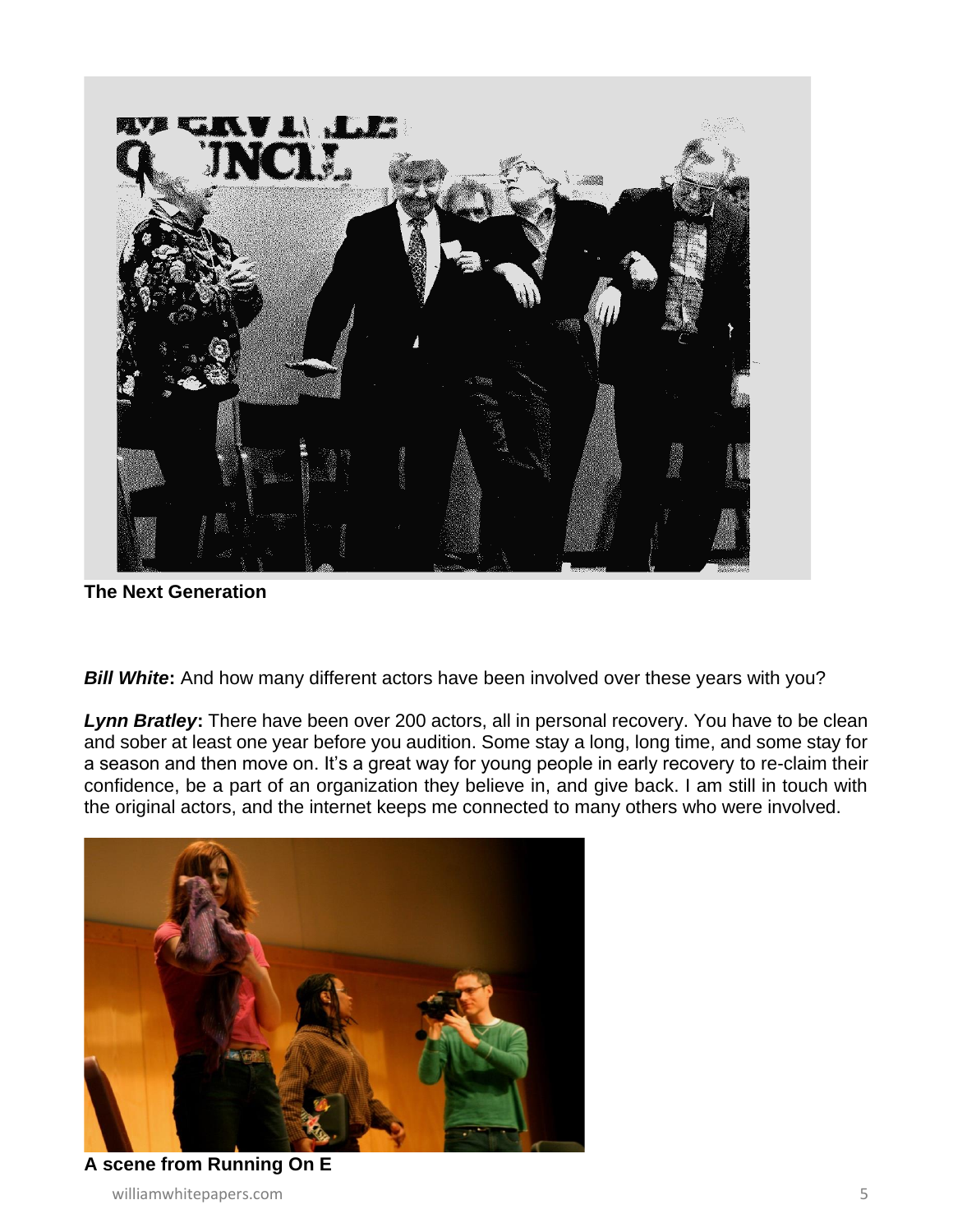**Bill White:** What kind of financial support has allowed you to do these productions over the years?

*Lynn Bratley***:** Improbable Players is supported largely from the sale of performances and workshops, with 30 percent of our income from grants given by private foundations and individuals. In the current recession, the mix is more like 50-50. The cost of a performance and discussion is around \$1,600 plus travel for a four-person program. Grant funding is used to bring free or low-cost programs to youth in schools, and we've been able to do hundreds of programs for inner city schools or at-risk kids who would not otherwise be able to afford it. We are grateful for this support – and to the individuals who make a donation to support the work. Improbable Players is a 501(c)3 non-profit corporation, so contributions are tax deductible.

*Bill White***:** How many people would you estimate have seen your productions since you started?

*Lynn Bratley***:** I would say between 900,000 and one million – that we know of. Before I got a computer, I didn't keep an accurate tally. I started the Improbable Players with a telephone, a file cabinet, a phone book. I used press-type to make a brochure and then copied the addresses onto the flyer from the telephone book. It's a lot easier now. We charged \$250 for a show: \$50 for each actor and \$50 to pay for paper, stamps, and the phone bill.

*Bill White***:** Could you share a story or two that you think conveys the kind of potential impact of the productions you've done, either on the audience or on the players themselves?

*Lynn Bratley***:** We have hundreds of notes and letters from students and teachers about the impact that Improbable Players made at their schools. Many schools invite us back year after year because they say it is the one program that keeps the students' attention. But two stories really stand out for me personally, and I know that this has happened with other actors.

 I don't often speak about Improbable Players when I'm at my 12-step meetings, but one evening in a town near where I live, I was on a commitment with my group and I talked about Improbable Players and how we had done a program in a nearby school recently and what it was about and how all the young actors were people in recovery. A woman came up to me after the meeting and said, "Did you go to such-and-such school last week?" And I said, "Yes, we were there." And she said, "Well, I'll tell you something. My daughter saw that program. I've been urging her to go to a counselor because I feel like she needs help and she came home that day and she said, 'Mom, I've decided to go into counseling.'" The daughter told her it was because of a play she saw at school. She saw "I'll Never Do That!," the one about a family and how they're all affected by the mother's drinking. After the play, the actors always suggest, "If you identify with anything in this program, ask for help. Talk about it." And they make sure to introduce guidance counselors and bring them up on stage after the show to reinforce that suggestion.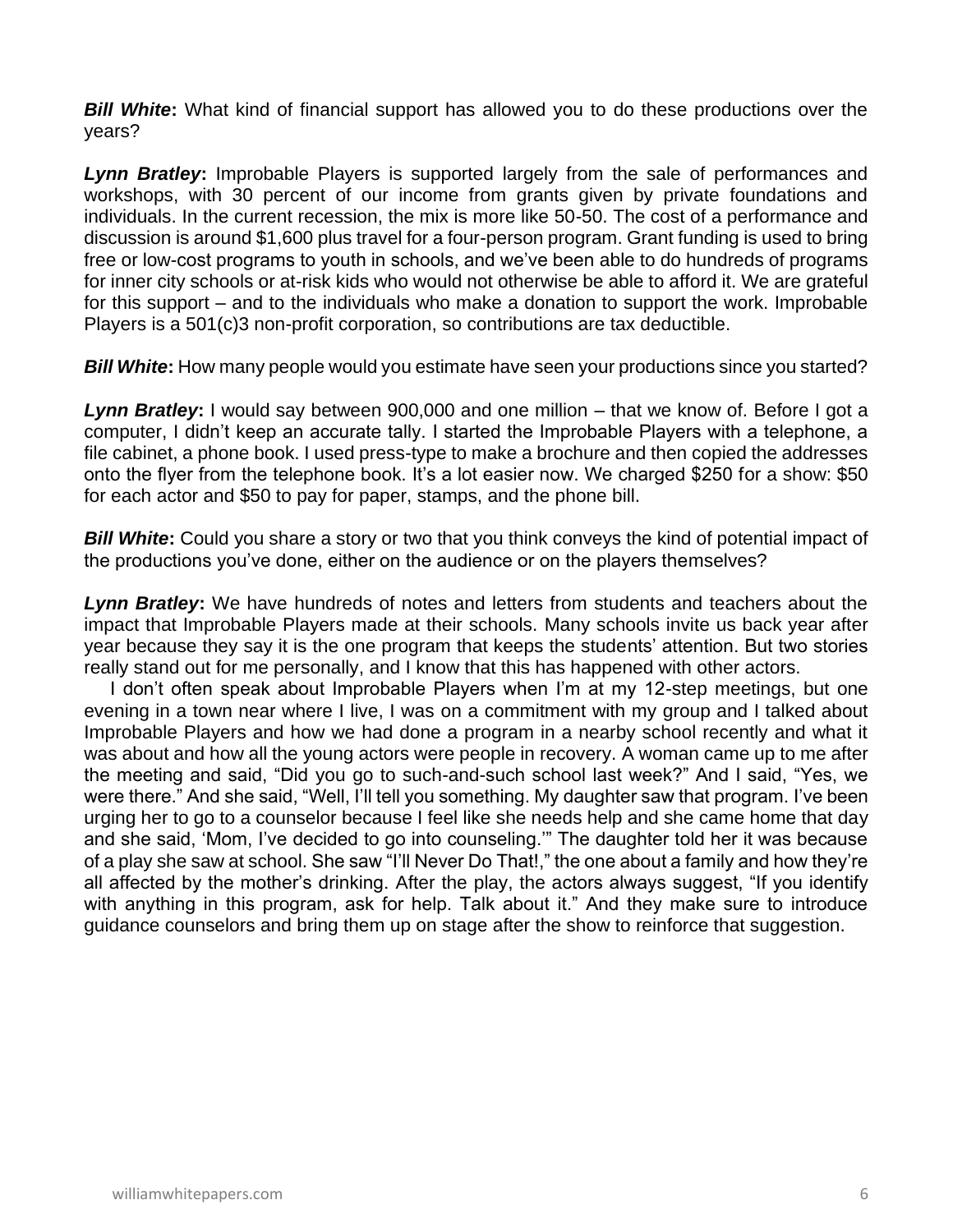

**Performing I'll Never Do That!" for a national conference**

There was another occasion when my husband couldn't go to a performance with me at one of the music schools here in Boston. The young fellow who bought my ticket was sitting next to me, and we got chatting about what he was doing. It sounded so interesting, and I asked if I could see his senior thesis project. I gave him my Improbable Players business card and he said, "Oh, my gosh! Improbable Players?" He said, "My college had you at our Freshman Orientation. I never forgot that play. My father was an alcoholic and my grandfather was an alcoholic I knew if I drank that I was going to have the same thing happen to me. It was your play that helped me not drink during college and not drink since."

**Bill White:** I'm wondering about the players and the people in recovery who are part of the Improbable Players. Do you think that theatre is a peripheral interest to them as persons in recovery or do you really see theatre as part of their medium of recovery?

*Lynn Bratley***:** I think a little of both. They see their involvement in the company as a way to give back and carry this message, and it reinforces their excitement and commitment to staying away from a drink or a drug. They know that acting in the plays or teaching a workshop is not a substitute for their own recovery program or for their own personal work, but always when you teach something, you have to learn it first and know it well. As we work on the plays, we strengthen our recovery because we are grappling with the issues all the time.

The actors' own personal experience in recovery makes them compassionate educators – they have a language to talk about the characters, their motivations, the basic concepts about addiction and recovery – not in program jargon, but real, honest, and authentic answers. What makes it different from personal recovery is that actors go through the Players' training so they can learn to adapt their responses to be age appropriate for each audience, and they can be articulate about the educational goals and objectives of each play. When I first went to talk with someone about making a grant application to Service to Science, the researcher suggested, "Gee, maybe we should measure the results of the actors staying sober," because it is a real incentive: if you picked up a drink then you couldn't be in the plays anymore. And that is a great incentive.

**Bill White:** That's a very different kind of service work though, Lynn, because it's not inside a fellowship. It's really service outward into the community.

**Lynn Bratley:** Yes, and I can tell you without reserve that it's very satisfying. I was in the plays for the first ten years, so I know. You're acting, you're on a team with other people in recovery, you're working for a company whose mission you support, and you are admired for your recovery – not just that you did it, but then that you have the courage to stand up in public and talk about it. You get to tell your story to people who may not have ever seen a real alcoholic or a drug addict in recovery before. I wish I had seen Improbable Players when I was in high school – it would have helped me understand the drinking in my family and maybe saved me some pain.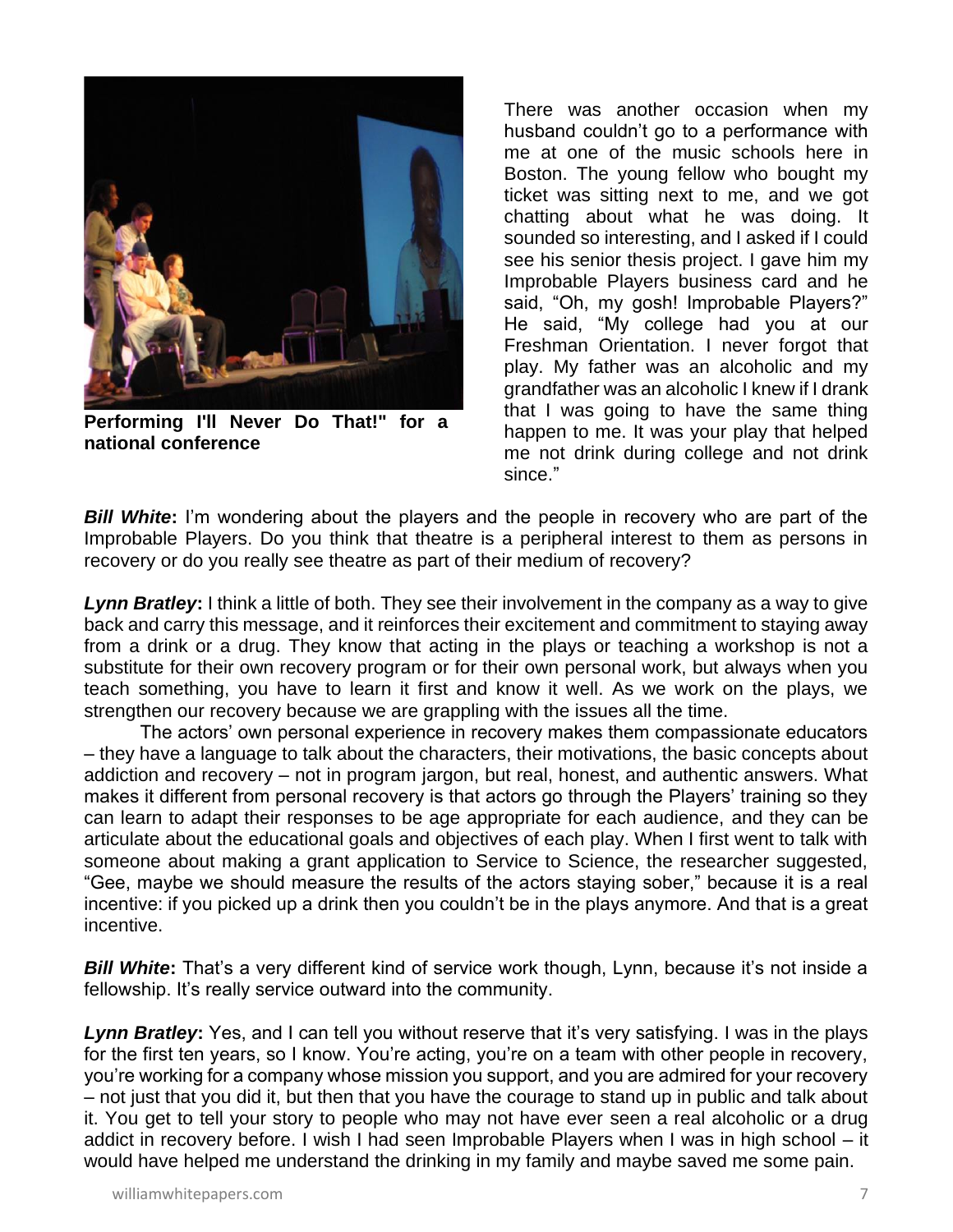You never know who's going to be sitting in that audience and who's going to hear what you have to say and get some hope. I've auditioned and hired every actor who has become an Improbable Player. In the audition, we read scenes from the script, and then I ask them to pretend that they are in front of an audience of 500 high school students, and I will ask them typical questions. I ask things like when they started drinking and what happened to them, who noticed, how it ended. My last question is, "What's the difference between life when you were using and life now – what do you like best?" I know they are going to be a good Player when they are so full of gratitude for their recovery that they tear up.

**Bill White:** Do you recollect some of the things the actors have shared with you about what being in Improbable Players has meant to their recovery?

*Lynn Bratley***:** I've interviewed many of them and put their stories on our website. Here are a few examples.

*I had always enjoyed being an artist and being surrounded by artists. Recovery was a battle because I felt that the artistic world and the "altered-state" were somehow intertwined. As I fought for a sober life I found a group that I could relate to, "Artists in Recovery." There I heard Lynn speak about the Improbable Players and how much it helped her during her own journey. Turns out a good friend of mine was also a former Player, and I put out my hand to see how I could help. My first visit to the Players' office became an audition and luckily I enjoy the sound of my own voice because I haven't slowed down yet.* 

*I imagined standing up in front of 30 kids and acting and thought "no biggie", forgetting I had never been sober during my previous performances. When 400 teenagers filled the auditorium I was terrified and excited. I felt like I had an impact. When I came back out of my role, the students even wanted to know more. About me, about recovery, they were hungry for knowledge. I don't remember an assembly for any cause demanding this kind of attention.*

*I was asked if performing something so personal can trigger some old emotions. The truth is yes, but it reminds me more of how hard I have worked to get away from that life, and how proud I am to now share that experience with the next generation. The feelings of hope I get looking out at those kids makes me work that much harder to repay such inspiration in turn.* 

*The show was awesome! I was in tears (ask the other guys) afterwards because it was such a profound experience to see 180 kids and literally seeing them relate to the experience of living with alcoholism and addiction in the house and family. And then talking to them one on one was amazing. I am so grateful I am part of the troupe. Thank you so much for bringing me aboard.*

*I think if I had seen a performance such as Running on E or some of the other Improbable Player shows while I was in high school, I would have been filled with hope and not felt so alone. Maybe I would have reached out for help with my issues around self-esteem, addiction and substance abuse. I didn't know that people who'd been through using and abusing could come out successful and happy--or even alive.*

*Being a Player reinforces my hope in a sober life and helps me to share this hope with others- especially kids. The educational and autobiographical aspect of the shows makes*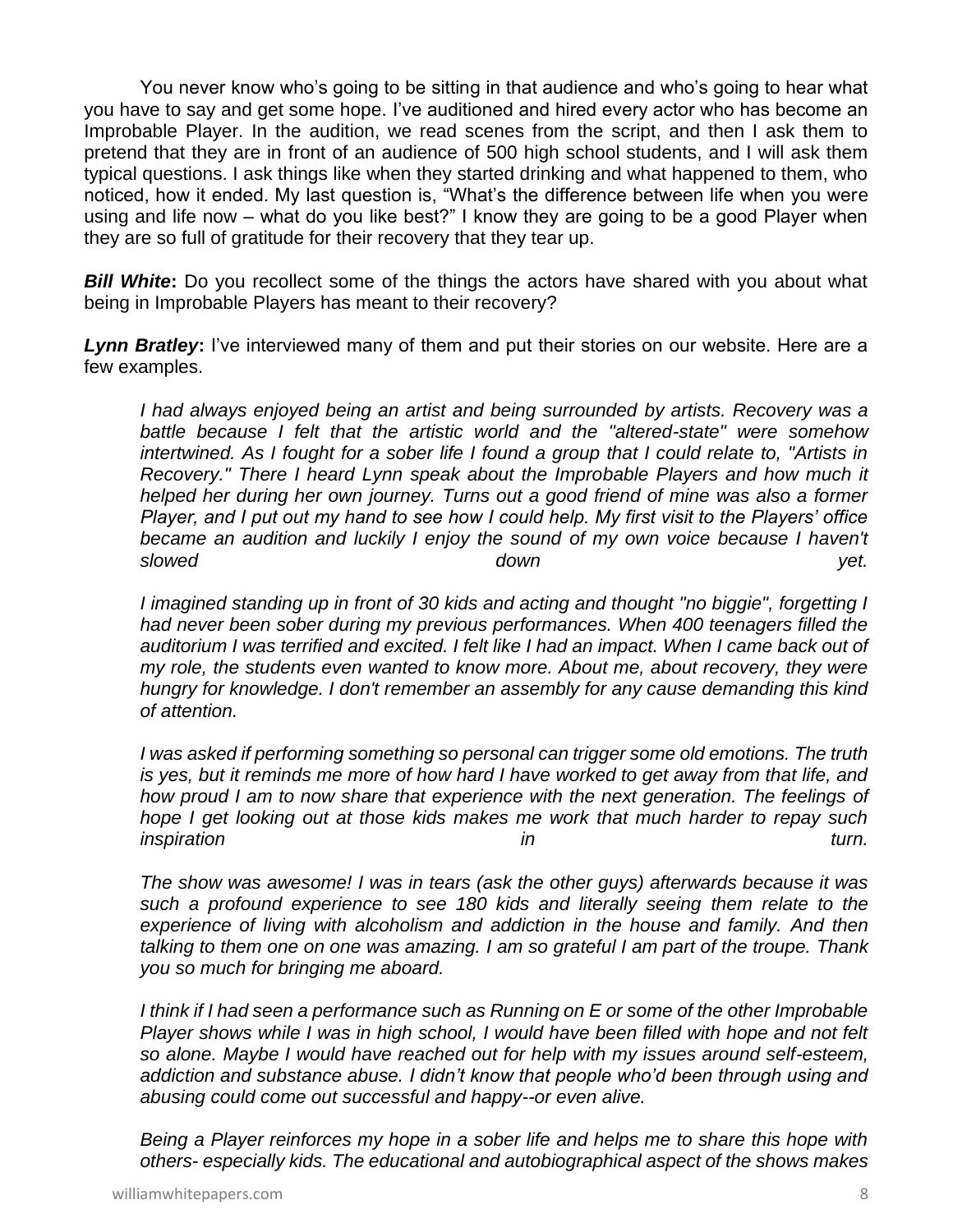*me feel that nothing I went through was in vain. It gives me a feeling that even if we can't stop anyone from using, they can begin to get help, or to get clarity and education about the disease of addiction. And if they have anyone in their lives who is using or in danger because of substance abuse, they could learn some tools from us and maybe change their lives for the better.*

**Bill White:** What kinds of messages about recovery are conveyed to audiences through your production? You've already mentioned the theme of, "If you're responding to this, then get help." What are some others?

*Lynn Bratley***:** We're a piece of the prevention puzzle in a community. We're visual. Not everyone can learn from a book or a lesson sitting at their desk but if they see it, they can understand it. In one of our plays, the actors come crashing through the doors at the back of the auditorium looking like street bums. When they take off their coats and masks on stage, they reveal normal looking people who tell the audience that they themselves are people in long-term recovery from alcohol and other drugs. We bust stereotypes right away.



**"Is this what an addict looks like?"**

The actors "market" the rewards and benefits of a healthy lifestyle, making nonuse attractive and exciting. The plays never demonstrate drug use or portray it in a glamorous light. They show that alcohol and other drug use was destructive, and caused pain and loss.

In the past, some school administrators would say, "We don't invite alcoholics into our school because the message is, 'If you drank and got sober, then our students think they can do the same thing.'" Our message is that if drinking had been all that great, we would still be doing it. But it didn't work. It doesn't work.. We remind them that you don't have to be an addict to have a really devastating life change because of drinking too much or taking drugs.



**"Two of six masks that represent the merry-go-round of addiction"**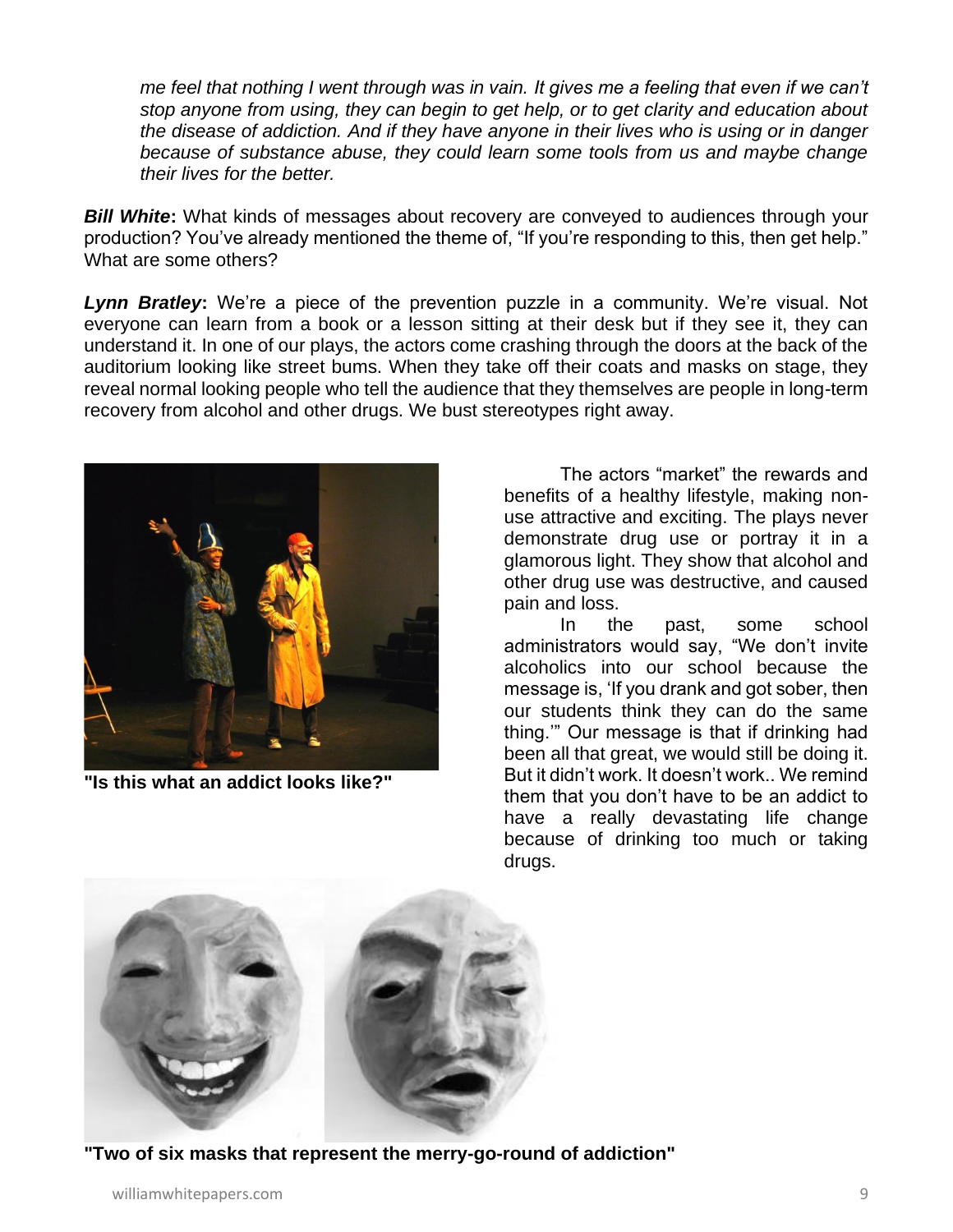The actors tell their stories. They talk about how they used to be destructive, now they are constructive. They exude gratitude for recovery. And in a lot of ways, they don't have to say it – they just look great. We're honest with audiences about how we still live with the consequences of our using. We provide inspiration for those sitting in the audience who are trying to stay sober.

**Bill White:** One of the central messages of the recovery advocacy movement is that addiction is so visible in our culture, but recovery remains pretty invisible. In response, the movement is saying that long-term recovery is a reality and that there are multiple pathways to long-term recovery. Are these messages conveyed through the work that you do?

*Lynn Bratley***:** Oh, definitely. When we first started, it was such an unusual thing that people in recovery would actually tell their stories from the stage – audiences were struck by the authenticity of what we did and its emotional power. It is still true. The actors tell their one-minute story at the end of each play: how they started drinking or using drugs, what happened to them, how things changed, and what life is like now. The Players respect the 12-step traditions, and never talk about memberships in recovery organizations. None of the actors did it alone though – all asked for help.

It's an inspiration for audiences to see that here's one person in the company that's got one year sober and another who has ten years, and they like their life. They're not moping around wishing they could drink again. Maybe they lost a few friends – that's a fear kids have about not drinking – but that fear is relieved when they see our actors living their young lives full of fun and excitement without alcohol or drugs. The actors model what recovery might look like for them. One of our actors saw us when she was in high school. And then when she graduated from high school and got sober, she auditioned and became an actor with us. Later she said, "I can honestly say I remember seeing the program in high school, feeling the way I felt and thinking, 'Oh, wow! These people don't drink and they're happy! Maybe I can have a life, after all!'"

**Bill White:** You've referenced that Improbable Players is a piece of the prevention puzzle. I'm also wondering about early intervention. Does watching your presentations get to kids already on their way to being in trouble or who are already in trouble?

*Lynn Bratley***:** Yes, from what we see and hear. We have not done rigorous pre- and postevaluations of the effects of our programs. Someday maybe. What we have now are anecdotal reports of students asking for help in response to our shows. We have student comments on feedback forms. We invite them to come on stage after the show and speak with the actors or talk to a counselor or another trusted adult. Our programs help many young people who are growing up in a family where there's drinking and who are afraid to talk to anyone about it because they feel ashamed. Whatever isn't covered in our plays, it's covered in the stories that the actors tell.

*Bill White***:** What is your vision now for the future of Improbable Players?

*Lynn Bratley***:** We are about to begin a strategic planning process with the Board of Directors and committed stakeholders. In preparation, we have been envisioning strategies for making our work more accessible to others and for identifying new leadership so that the company will continue to thrive and grow. We would like to publish our work; we've talked about putting the plays on film and making a documentary to highlight the actors, rehearsals, theatre workshops,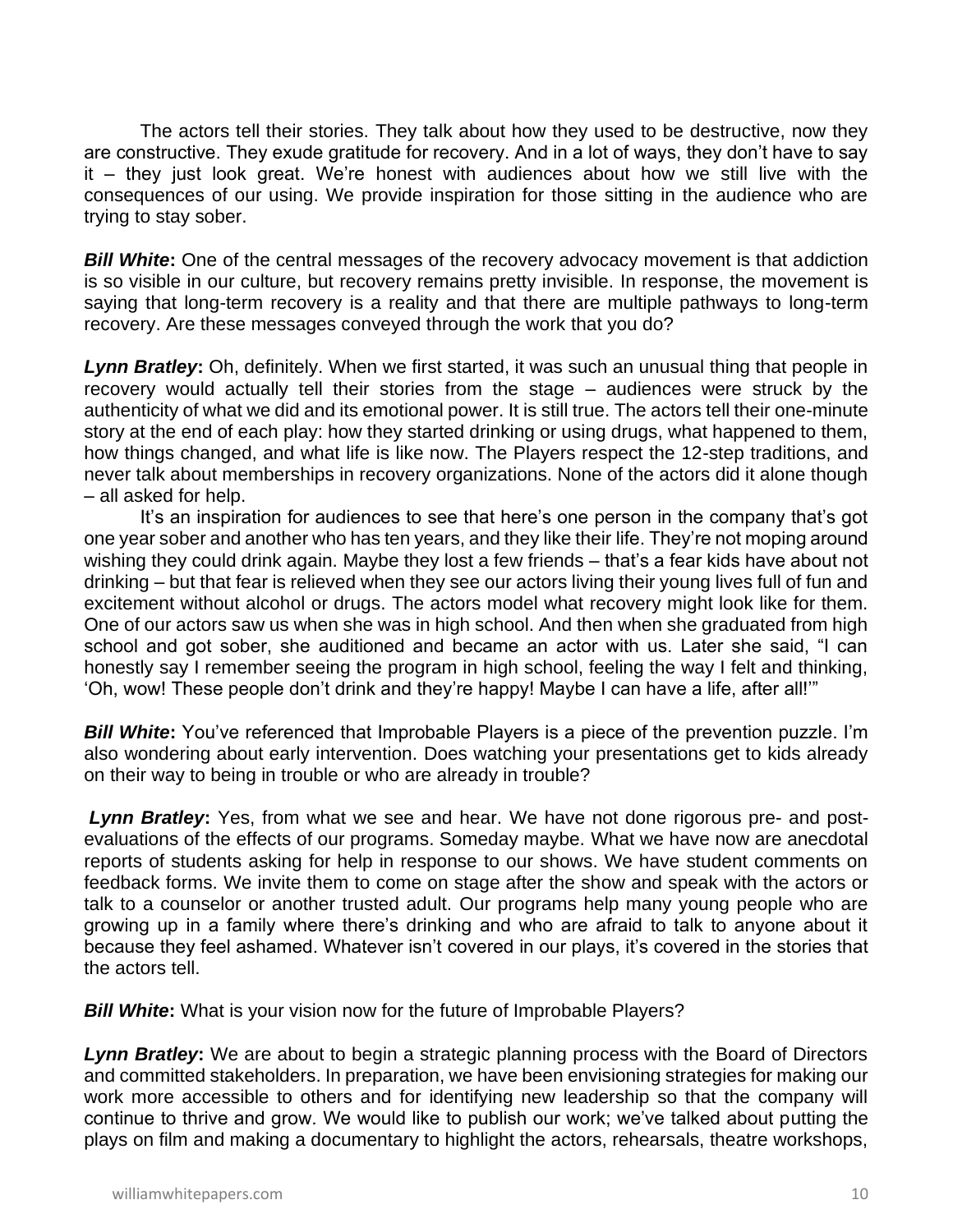and plays. We want to continue to work with people in their community coalitions to do prevention through drama across the country.

**Bill White:** If people from other communities would like to replicate what you are doing, should they just get in contact with you to talk potentially about how to do that?

*Lynn Bratley***:** Yes. Although the possibility of franchising Improbable Players is intriguing and has been talked about, we're not quite ready to make that move. But we do have actors and teaching artists who are available to travel nationally to teach our methods. We have a comprehensive manual for training actors. We have a curriculum guide for teaching theatre, *improbable PLAYERS: Using Applied Theater in Addictions Prevention.* People who want to reach us can go to our website at <http://www.improbableplayers.org/> or email me at [lynnbratley@improbableplayers.org](mailto:lynnbratley@improbableplayers.org) or the company email [players@improbableplayers.org.](mailto:players@improbableplayers.org)

**Bill White:** Lynn, as you look back over the experience with Improbable Players, what's been most personally meaningful for you?

Lynn Bratley: It's making recovery visible and accessible to people. Honestly, Bill, when I first heard that Faces and Voices of Recovery was forming, I thought, "We do that!" We have been putting a face on recovery all these years. That's exactly what we do.

*Bill White***:** Yes. That's exactly what you do.

*Lynn Bratley***:** It's inspiring for me that the Players' mission continues: dramatically demonstrating that people who had problems with alcohol and other drugs can and do recover, and that we look just like those who have not had that experience – and by being who we are, we help to relieve pain and suffering. I also have to say that I've been blessed to work with all of the actors who have played many different parts in the company. It's really a thrill for me to see them come in as someone who's maybe newly sober and not quite back in their career, and then see many of them going on to getting their advanced degree and going on to really interesting careers. We've mentored each other through many rehearsals, messy disagreements, and great reconciliations. I have learned as much from them as they have learned from me.

*Bill White***:** You know, I hadn't thought of that. This is a kind of pathway for career re-entry in acting for people who lost their way through their addiction.

*Lynn Bratley***:** It is, and not just for careers in acting, but a variety of other pursuits, teaching, pre-med, dance, visual arts – but also of course performing, starting other companies, managing theaters and the like. Improbable Players is a whole culture of recovery, including administrative staff: it just works better that way.

*Bill White***:** Lynn, is there anything that we haven't touched on that you think is important for our readers to know about Improbable Players?

*Lynn Bratley***:** Improbable Players have put an authentic face on recovery for so many people through live public performances since 1984. For the actors who have put their hearts and souls into the plays and theater workshops, it has been a tool in addiction recovery. For most of the audiences, we will never know how our little troupe has changed lives. We've given out questionnaires and tallied responses, but I'm not convinced the impact can be measured that way. We do know without a doubt that we've planted seeds of hope and inspiration with so many people who are sitting in the audience, thinking about their families, their relationships,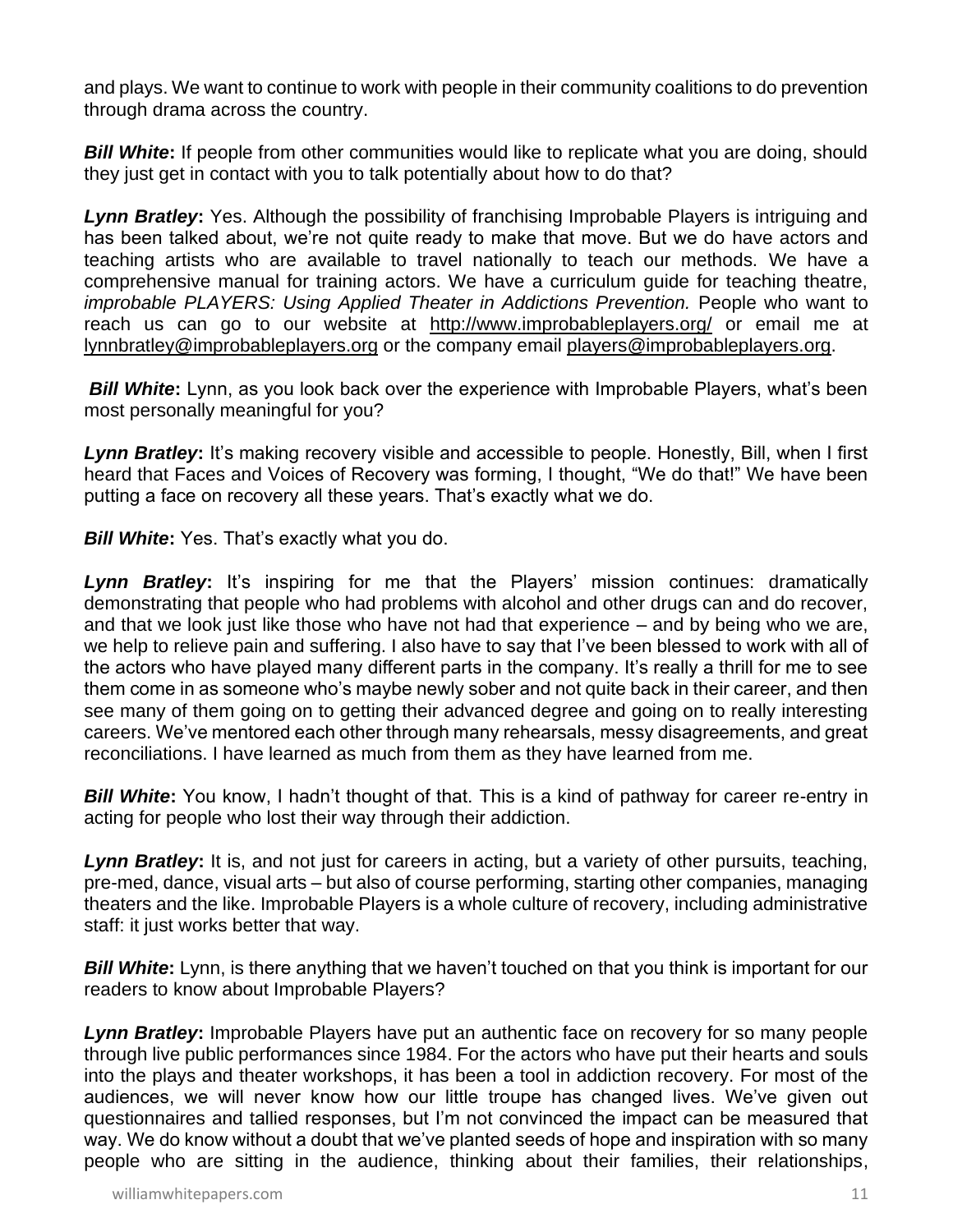themselves. When I was at Recovery Day at the Massachusetts State House last year, a woman came up to me and said, "I was a teacher at a school where you performed. When I saw that beautiful blonde on stage (me! nearly thirty years ago) and she said that she was an alcoholic and she told her story of recovery, that's how hope came into my life and my own recovery started." Such humble stories are for me another kind of evidence.

**Bill White:** Lynn, thank you for taking the time to share this incredible story with us and thank you for all you do for people seeking and in recovery.

**Acknowledgement:** Support for this interview series is provided by the Great Lakes Addiction Technology Transfer Center (ATTC) through a cooperative agreement from the Substance Abuse and Mental Health Services Administration's (SAMHSA) Center for Substance Abuse Treatment (CSAT). The opinions expressed herein are the view of the authors and do not reflect the official position of the Department of Health and Human Services (DHHS), SAMHSA, or CSAT.

Photo credits: Page1 Chris Everett, page 6 Eric Hess, page 7 *Lynn Bratley*

### Appendix

### **Improbable Players: Using Applied Theater in Addictions Prevention**

### *Lynn Bratley*

#### **Creating one's life as a work of art**

I started a theater company to change the world one person, one audience at a time. In my experience, theater is a powerful way to teach and learn—it captivates, educates, and motivates, and one vivid scene is worth a thousand words. My theater's mission is to educate people about a devastating public health problem, addiction, and its impact on our families, communities, and selves. I named it "improbable" because all of the actors are in recovery and the plays come from their stories.

Problems with alcoholism and drug addiction are widespread and alarming. The Centers for Disease Control and Prevention (www.cdc.gov) sees excessive alcohol use a largely unrecognized public health problem, including binge and underage drinking. Alcohol use is the third leading preventable cause of death in the U.S. and is responsible for more than 79,000 deaths annually and a wide range of health and social problems. Excessive alcohol use costs the U.S. over \$185 billion annually due to lost production, health and medical care, motor vehicle accidents, and violent crime. Many addicts live in families, of course, and the National Association of Children of Alcoholics (www.nacoa.net) estimates that there are 26.8 million children under 18 living in households with at least one alcoholic parent. And what about the kids? The National Institute on Drug Abuse (www.drugabuse.gov) finds that teens are still abusing high levels of alternate tobacco products, marijuana, and prescription drugs: pain relievers, tranquilizers, stimulants, and sedatives.

It seems everybody knows someone who has been affected by alcohol or other drugs, and all of us play a part in this drama in our own personal struggles and in our relationships, families, and neighborhoods. One doesn't have to be an addict to suffer an unexpected outcome of drinking; one doesn't have to be an addict to suffer a devastating, life-changing (or life-ending) consequence; one doesn't have to be an addict to suffer problems caused by other people's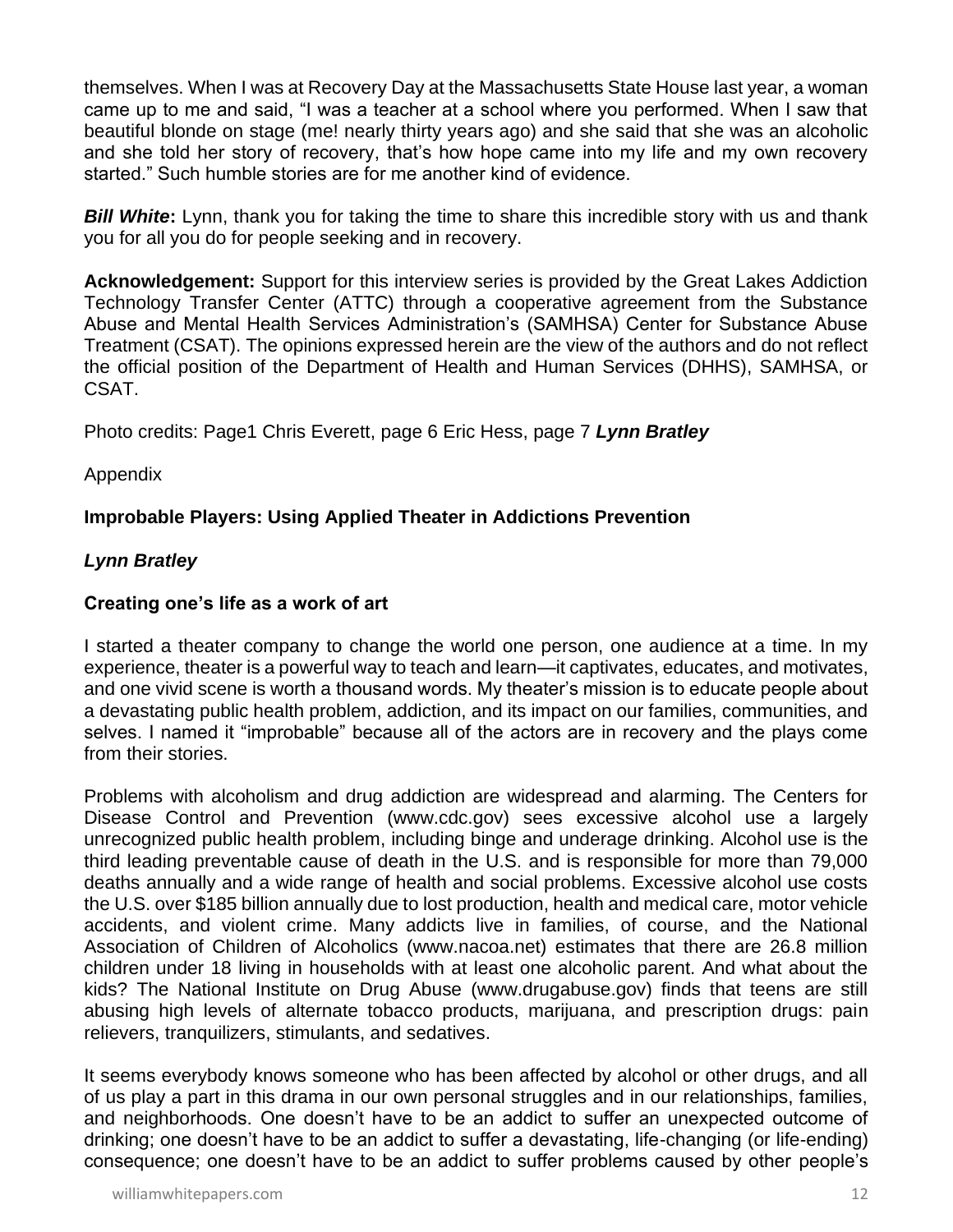use. Addiction is everywhere, and so is recovery. It's just that most of the time recovery is hidden, and that was my impetus for starting Improbable Players.

The idea of putting recovery stories on stage came to me when I stopped drinking in 1982 and began to hear stories much like mine in the twelve-step meetings I attended. Many of us had been caught up in the consequences of our drinking, but didn't have a clue why until we put down the drink or drug and got educated: addiction is a threefold disease which affects people mentally, physically, and spiritually. As I listened to people in the meetings, I visualized their stories and imagined bringing them out of the meeting halls and before the public. I understood why meetings were anonymous, but I didn't understand why people didn't talk about their recovery outside of those meetings.

I found other actors at the meetings who wanted to work with me. We met to tell our stories and act them out. We transcribed them and scripted them directly from the tapes- applied theater in its most basic form. We made each other laugh and cry and nod our heads in recognition. We pared our scenes down, made them dramatic, revised and rewrote, assembled them into a program that needed testing, and found our first audience in a group of teen peer leaders at a conference in 1984. Our program captured their attention and made them laugh. We shocked them with stories from our pasts without glorifying them, dramatized alternatives to drinking, and let them know they didn't have to drink to have fun: that drinking is a choice, and so is not drinking.

We didn't hide; we broke out of the meeting rooms. We held up the stereotype, the stigma, the weight of the words "alcoholic" and "drug addict." We said the words, laughed at them, claimed them, put a real face on them, and let the audience know that we were people who had been through some tough times and were now finding ways to lead healthy lives. We weren't ashamed. We felt free from our addictions and didn't wish we could drink again. Our theater came into being to eliminate the shame and secrecy that keeps people silent and prevents them from getting help and from understanding they are not alone. We began our efforts to change the world, and on the way we changed ourselves.

#### **Working with archetypes**

In *Recovery as a Heroic Journey*, William L. White likens the patterns of Joseph Campbell's mythic hero— the departure into the unknown, the transformation by great calamities and through the fire, the struggle out of it, and the hero's return home— to each addict's own personal story. This is the amazing and heroic metamorphosis of going from addiction to recovery. The most difficult stage, White asserts, is not the trial by fire, but the return home-

*This is the stage of reentry into the community that was left behind, reconciliation between the hero and the family/community, and a stage of service through which the hero delivers the gift of his/her newfound knowledge....to complete the heroic journey, the hero who left the community as a seeker must return to both give to and receive something from the community. . . the boon can be offered through acts of restitution, by carrying a message of hope to others, and by modeling the lessons contained in the boon.* 

My own story, which once seemed so ordinary to me— a story of closet drinking, nightly blackouts, and endless promises to quit— became the basis for the first play, still performed today. Its title, *I'll Never Do That!,* is what I vowed to myself as I watched the consequences of family cocktail hour*. I'll Never Do That!* tells a timeless story of addiction and the hope and reality of long-term recovery. So it was that I came out of the closet and became an improbable player, a hero, a healer. I used to think that audiences calling the Players brave and courageous were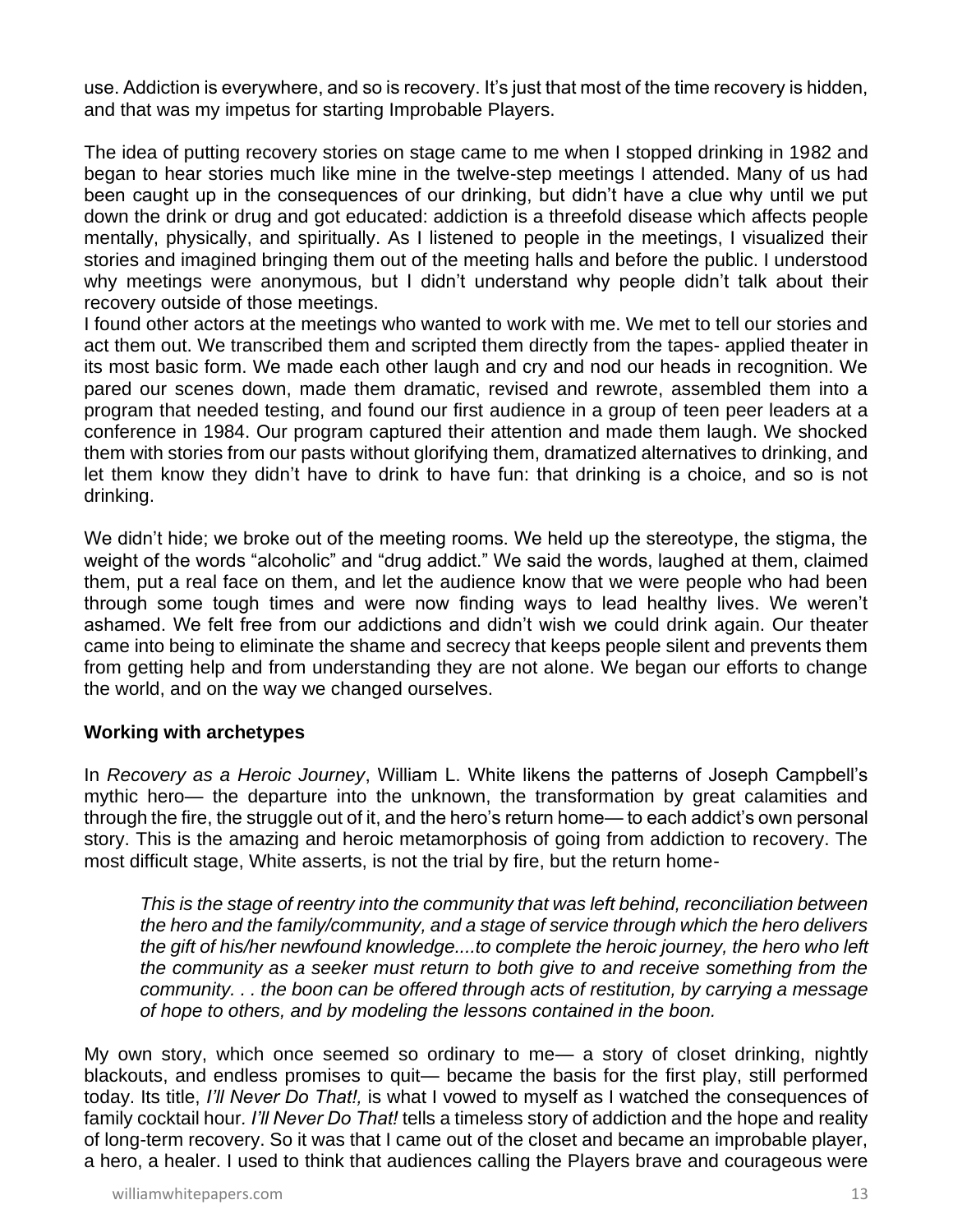wrong, but I have come to understand what White means: that coming back to the community to teach lessons and give back *is* brave in a world where neither addiction nor recovery is fully understood.

#### **Identifying and working toward our life's purpose**

All of the Improbable Players are young professional actors in long-term recovery integrating their passion for performing with their drive to give back. They are active in their careers and in their own personal recovery, modeling healthy choices– in the plays and in real life– and teaching audience members about community resources and how to ask for help. All of the plays have been written from the authentic, poignant, and funny stories of our actors, who are the company's most valuable assets. Each day they reaffirm the choice to be people in recovery by telling and re-telling their stories on stage. Below several of the Players describe what being a member of the troupe has meant to them.

*MP: I like most everything about being an Improbable Player. I respect the realness of the scenes we perform. It is incredibly uncanny how the characters I play mirror the actual life that I have lived. I enjoy the honesty, humor and bond among the actors; we all inspire each other and we most certainly make each other laugh. I love the feeling of getting to connect with the audience at our shows. It is quite a learning experience for me to listen to the questions high school students ask of us. I like having the opportunity to reflect on my past and realize what position I was in when I was their age. I hope that I will be able to prevent someone from going through what I did.* 

*NF: I think if I had seen a performance such as "Running on E" or some of the other Improbable Player shows while I was in high school, I would have been filled with hope and not felt so alone. Maybe I would have reached out for help with my issues of selfesteem and addiction. I didn't know that people who'd been through using and abusing could come out successful and happy—or even alive. Being a Player reinforces my hope in a sober life and helps me to share this hope with others, especially kids.* 

AS: I like acting in the plays, but teaching is my favorite part of being a Player. I struggle *with understanding the meaning of my life. The first time I said, "Hi, I'm A, and I'm an alcoholic," in front of an audience of 400 of high school kids, I was exhilarated. I got very emotional. I felt gratitude. I understood that I wasn't doing this for me, but I was passing along an important message for them. I heard some murmurs from the crowd and one student said, "No way!" and made me laugh. As an Improbable Player I can be an alcoholic, an actor, a teacher, a role model, an employee—and that's really cool! All the pieces of my life fit together.* 

*MW: My story might be tame to some people, but that's OK, because there are some people who will identify more with a story like that. The value of all our stories is that people can identify with them and maybe change their lives. It is amazing for me to go*  back into schools. When I was drinking, I didn't realize where it would take me. During *that time of my life I would have appreciated someone being up front with me about the consequences of the partying I was doing. Going into schools makes me remember where I was back then, and it opens my eyes to issues bigger than myself. Recently a high school student came up to me after the show and related her story of recovery, and how the performance reinforced her choice to stay sober.*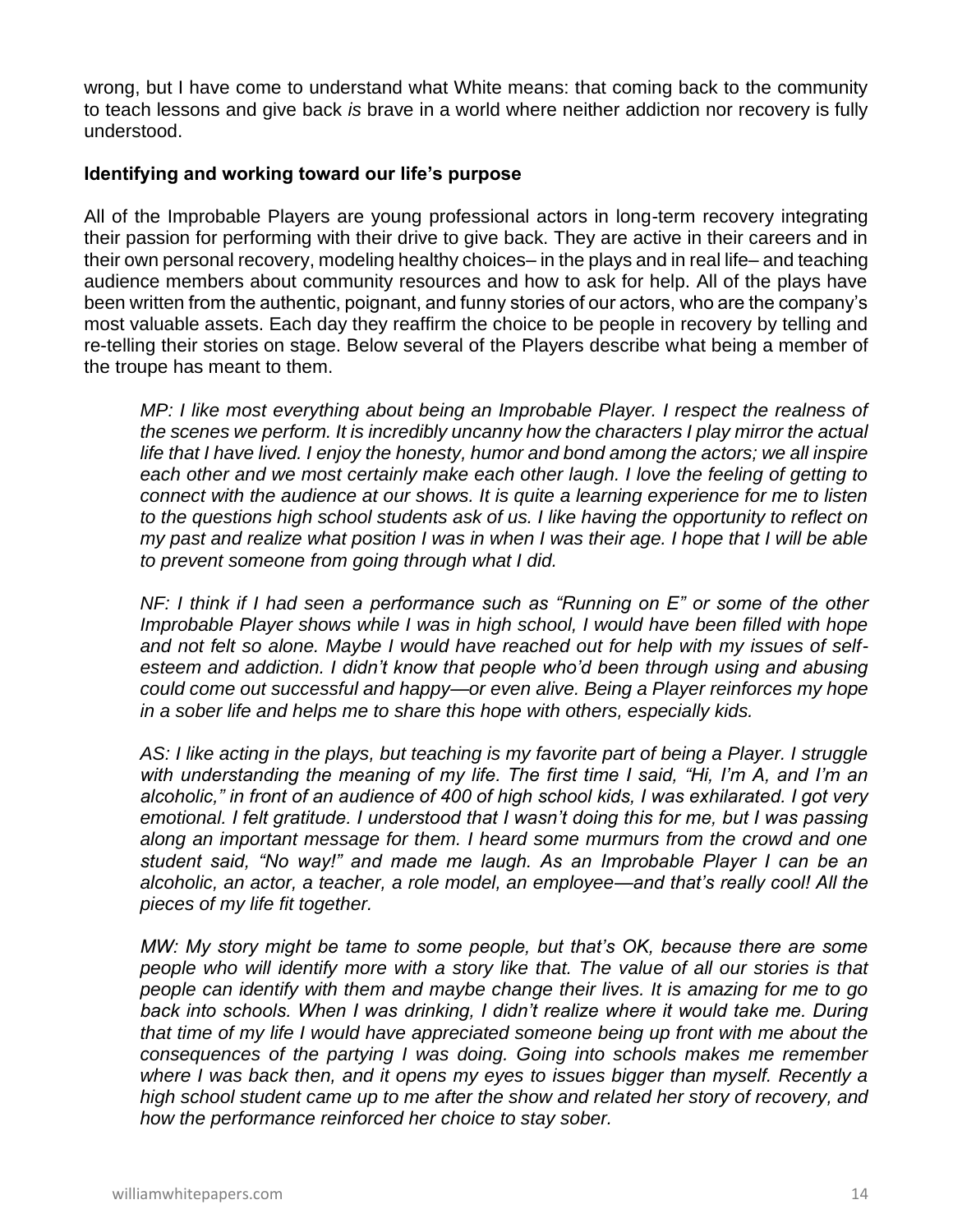*MF: I earned my degree in Theater Arts and I love performing with the Players because I get to act and help kids. I used when I was their age, and I can relate to what some of them are going through. I see my old self in the characters I play. It helps me remember where I came from, and how different life is now. I stay sober one day at a time, and don't take anything for granted.* 

The last player to speak of her experience with the troupe, KK, was part of a team of six other young sober actors who worked together to develop "Running On E," a play about kids in trouble with drugs, and how one of them hits bottom and has to learn how to get clean—or die. The play follows her real-life story of addiction and recovery.

*KK: It was intense to re-live part of my life. And it was healing. When I look at the play now, I can say to myself, "This is how I used to live. But I don't live that way anymore." I've been clean for four years now. My life today—my recovery— is a continuation of my character's story in the play that the audience doesn't see. Being in the play really helps me see how far I've come since then."* Students thank her for her bravery in telling her story to them. They ask for her advice in stopping their own or their friends' drug use. *"I love working with Improbable Players. Performing in the plays enriches my recovery. It always reminds me that in order to keep it, I have to give it away."* 

#### **Using the stage to tell our stories**

Improbable Players offer programs – primarily devised for schools and colleges – made up of scenes that dramatically reveal the consequences of choices young people often face. As live theatrical events, these programs convey a message that is visceral, intense, personal, and credible. By viewing true and relatable performances that demonstrate common patterns of addiction in daily life, audience members can identify behavior patterns from their own lives that they may have previously ignored.

After the 45-minute play, the actors step out of their roles to reveal their own life experiences in one-minute stories. A question and answer session allows everyone in the theater— actors and audience— time to process and respond to what they have experienced.

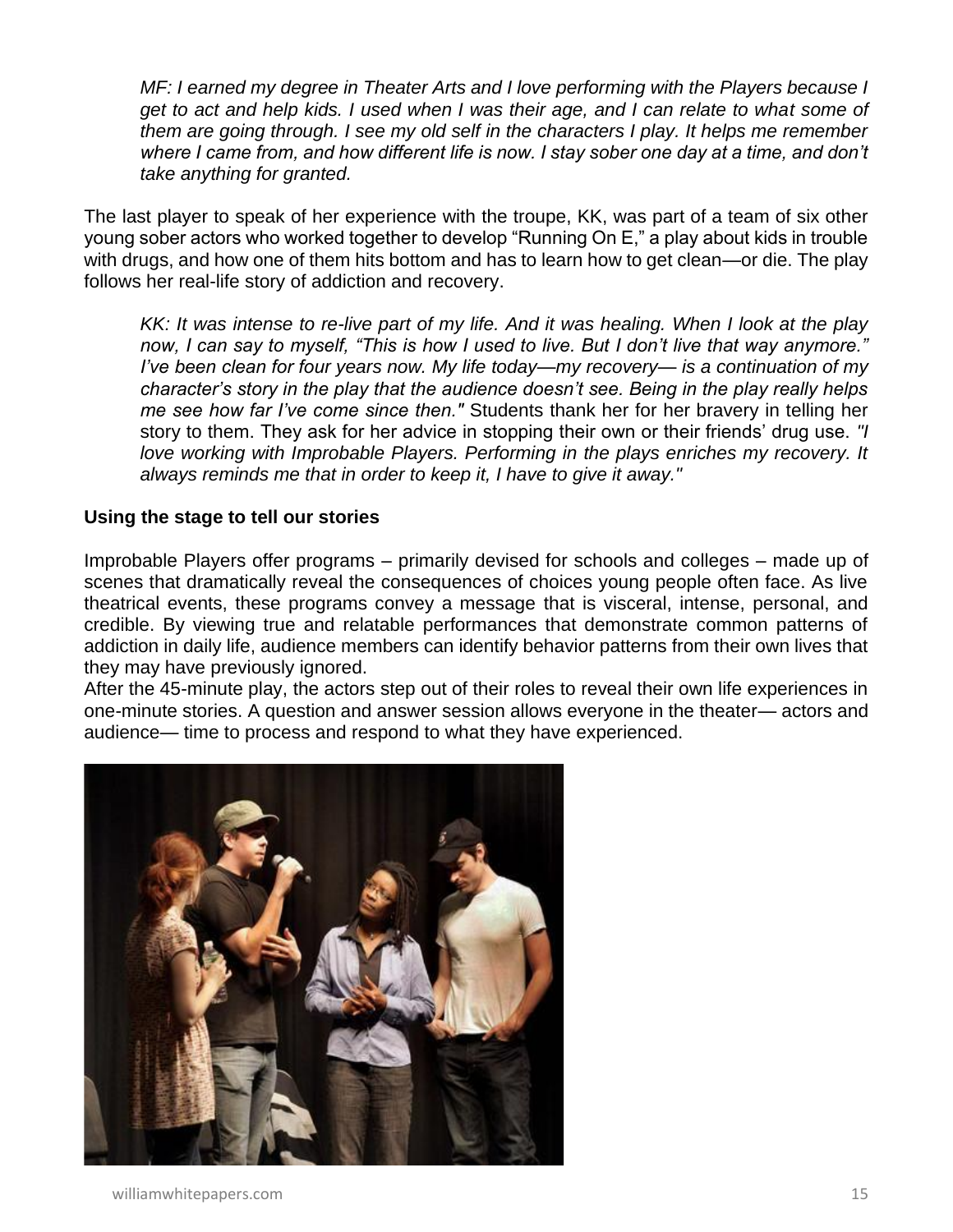### **Post-Performance Q & A**

Teachers and counselors are introduced and local resources are announced. Back in classrooms, students and teachers take additional time for a contemplative assessment: writing responses to written questions about the program, looking over discussion guide booklets provided by the Players, and reviewing community resource lists provided by the schools.

Teachers wrote:

- The performances directly connected to the new health curriculum that is being taught here.
- Your program presented a realistic view of how things get bad and out of control before you know it.
- In the weeks after your show, students have generated discussions in class. Students in counseling have made reference to the program and opened up about the topic in ways they hadn't before.
- We have started a drug and alcohol program at our school which is a direct result of your program.
- Most students liked when the actors talked about themselves and their own experiences.
- Students were really engaged in the whole program, and loved the Q&A.
- What an exciting and unique approach to getting your message heard. The faculty and staff were awed by each of your characters, and the way you portrayed them. You have turned your experiential knowledge into a teaching tool for others. What a beautiful gift to give.

#### Students wrote,

*I liked the play overall because. . .* 

- It actually showed us what people were experiencing.
- I felt like I was in the play and I forgot they were just acting.
- It showed what it would be like to have that kind of family.
- It showed a realistic example of how alcohol affects them and the people around them.
- It really got people's attention and why you shouldn't be an alcoholic.
- It's true that the whole family becomes messed up because of someone in the family.
- When I saw what drinking does to you it made me not want to do it.

*I know someone like someone in the play because . . .* 

- They don't want to talk when I try to tell them something about smoking.
- One of my family members is a heavy drinker.
- I should quit smoking pot. I can see what happened to Mike (actor) happening to me in the future if I don't stop now.
- My uncle who has cancer smokes a pack a day.
- She tried to keep the family together, like the daughter in the play.
- My mom's friend died of alcoholism.
- She took shots at my very first birthday and is an alcoholic.
- She had too much drugs and lost her kids.
- They just drink once in a while but then they drink a lot.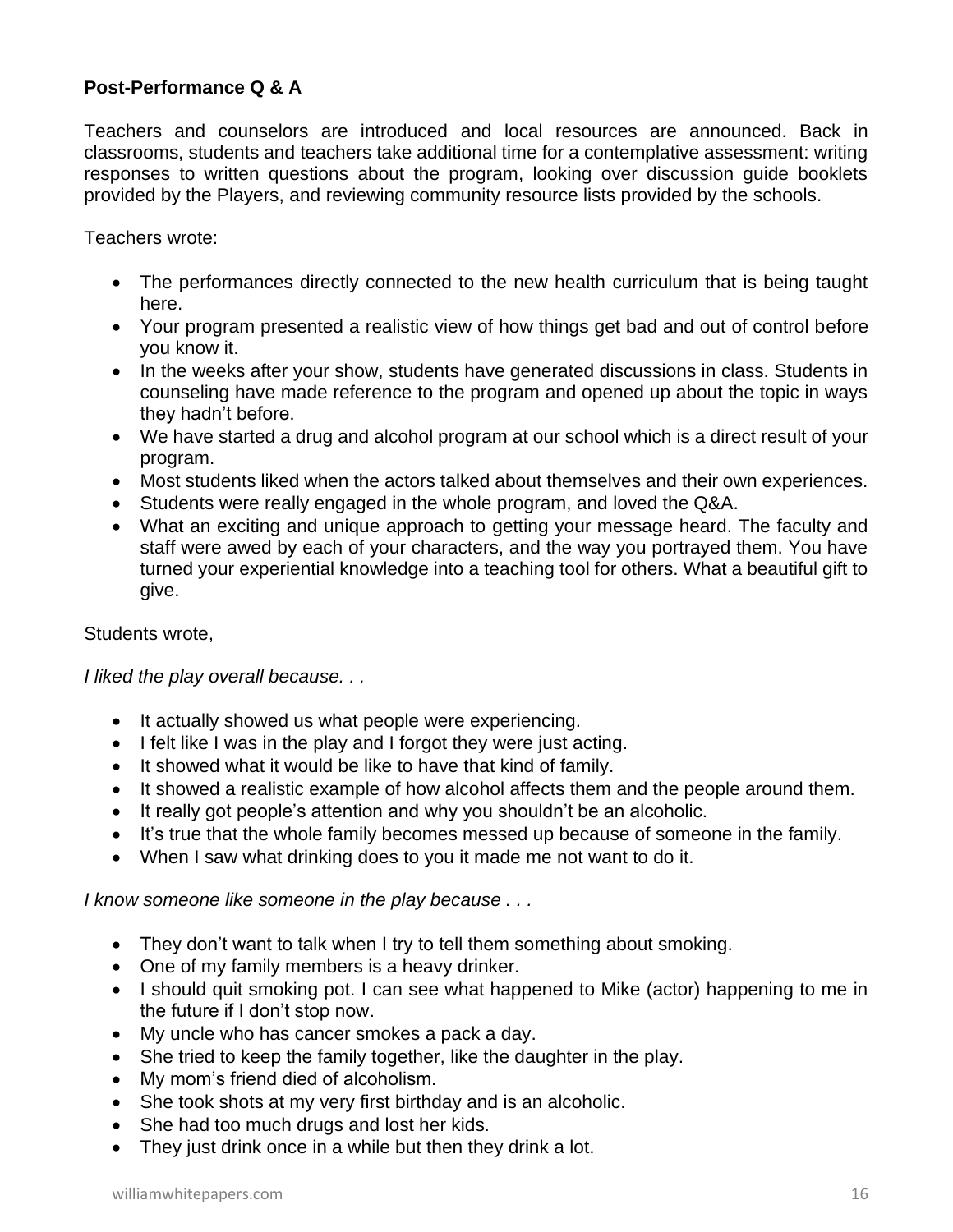*I liked the actors sharing their real stories because . . .* 

- They told how drugs and other things were killing them and how they stopped that was good.
- I wanted to learn how they worked it out.
- It was interesting to hear about how they recovered.
- They showed me that drugs are worse than you think they are.
- I got to hear what got to them so I don't get into it myself.
- I liked how they were brave enough to be open about their personal experiences.

#### *What I do to solve the problem…*

- I go online for answers.
- I talk to people about it.
- I try to stop people from making mistakes.
- I am swearing myself not to drink.
- I try to talk them out of it before they become addicted.
- I hide it or throw it away.
- I think friends should talk to each other and tell them, "Oh, that's not cool to do."
- Being in a club is what I do.
- I'd ask them, "Why are you doing this to yourself?"
- I promise I won't do much, and if I do I won't drink and drive or I won't get high ever.
- I think our town should set up programs for people who need help.
- Assemblies like the one today will help stop the problem.

Email from a student:

*I just wanted to let your company know that after an Improbable Players performance at my high school in Boston, over a month ago, I really started to think about changing my ways. I had become very dependent on alcohol at just 14 years old, and the performance made me realize how it had really contributed to my depression instead of helping me*  forget about my pain. I actually went to the showing for the humor spin of it, but I didn't *expect it to really change how I wanted to live my life. Ever since that day, I have stopped drinking and honestly find it kind of sick when I hear my friends or classmates saying how drunk they're going to get. . . I can't believe I had been brainwashed into believing it was the source of fun as well. Anyways, I just wanted to thank your company because even though when it was done, there were people in the hallways saying they bet no one was influenced, but I truly was.* 

#### **Role-playing the issues in theater workshops**

An integral part of the company's educational outreach has been working in partnership with community groups of all ages in interactive workshop settings, teaching Improbable Players' improvisational and applied theater techniques. The workshops provide a safe and creative environment to teach about prevention, tell stories that become scenes, create engaging characters, experiment with decision-making and problem solving, and encourage healthy choices. They also teach the value of the arts in processing difficult or negative feelings and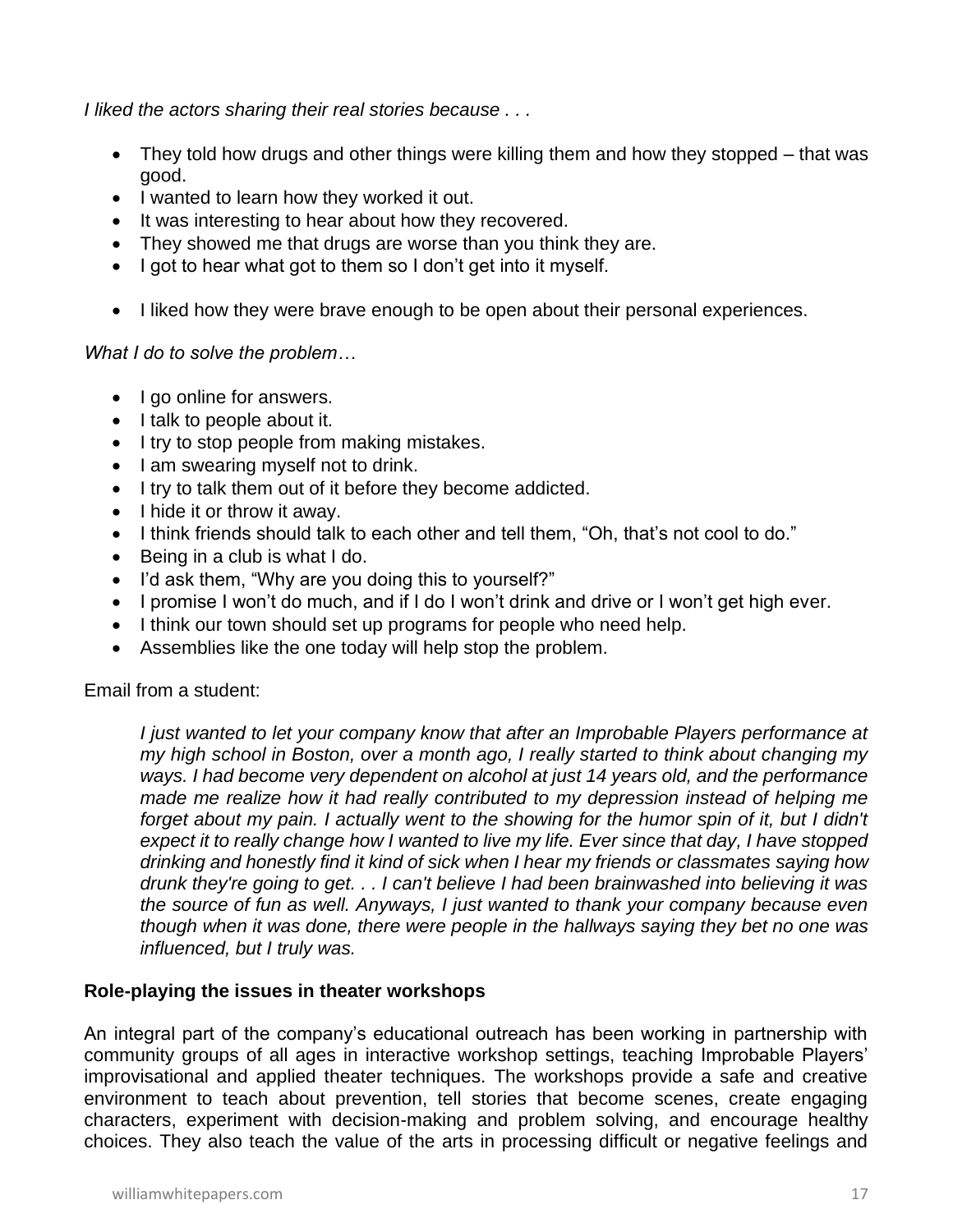channeling them into the creation of something beautiful, inspiring, and useful— the essence of applied theater and a way to empower learners as active agents in their own education.

Improbable Players' teaching artists have rich backgrounds in recovery and in theater, allowing them to easily coach and guide in service of both topics. The company's plays come from our personal stories, but in the workshops we are sociodramatists: researching community crises and conflicts, finding group solutions in the role plays, and teaching about classic patterns.

We begin a new workshop by asking, "What do you hate that happens because of alcohol or other drug use?" We listen for participants' thoughtful responses about things that happen not in their own lives but events from the news and from school halls, from neighborhoods, stories from books, films, things that trouble their hearts. From these lists come the amazing and poignant themes for dramatizations subsequently acted out in the sessions.

Even though we don't ask for the students' real stories, what emerge *are* real stories: stories about real things that make them worried or concerned. Once we have those topics, we can go about discovering solutions in a safe environment that protects the students' personal information. If the rule is established that nothing is to come from your personal life, then no matter what you do, it is not considered to be personal, though it may have tremendous personal meaning

Each workshop begins with the students generating a list of things that happen as a result of alcohol or other drug use. After the list is read back to the group, we take a vote to choose which topic to act out. Then we break into small groups that plan and practice various scenes and subsequently present the scenes one at a time. The Players' teaching artist directs and guides the scenes to help students to discover patterns and strategies that will change the outcome of the things that affect them so much..

The following list was generated by a group of high school students.

#### *I really hate it when:*

- I hear that someone got killed by a drunk driver.
- People act more messed up than they really are because they think it's cool.
- Drunk drivers get their license back in six months.
- People who drink too much die from liver disease.
- They break their plans and they can't go with you because they have a hangover.
- They drink and their personality changes.
- Your friends drive drunk and die.
- People get taken advantage of.
- People who are drinking keep drinking more and more even though they are hurting themselves.
- People get AIDS because of careless mistakes when they are using.
- They say, "It's not so hard to stop."
- People with talents start to lose their talents.
- Little kids get hit by cars because of drunk drivers.
- They say, "It's not going to hurt me", when they start to use.
- People change who they are, and they betray your trust.
- They tell you, "Drink to get rid of your problems."
- They steal to support their habit.
- They risk their lives to support their habit.
- People drink at inappropriate times—like at breakfast or after church.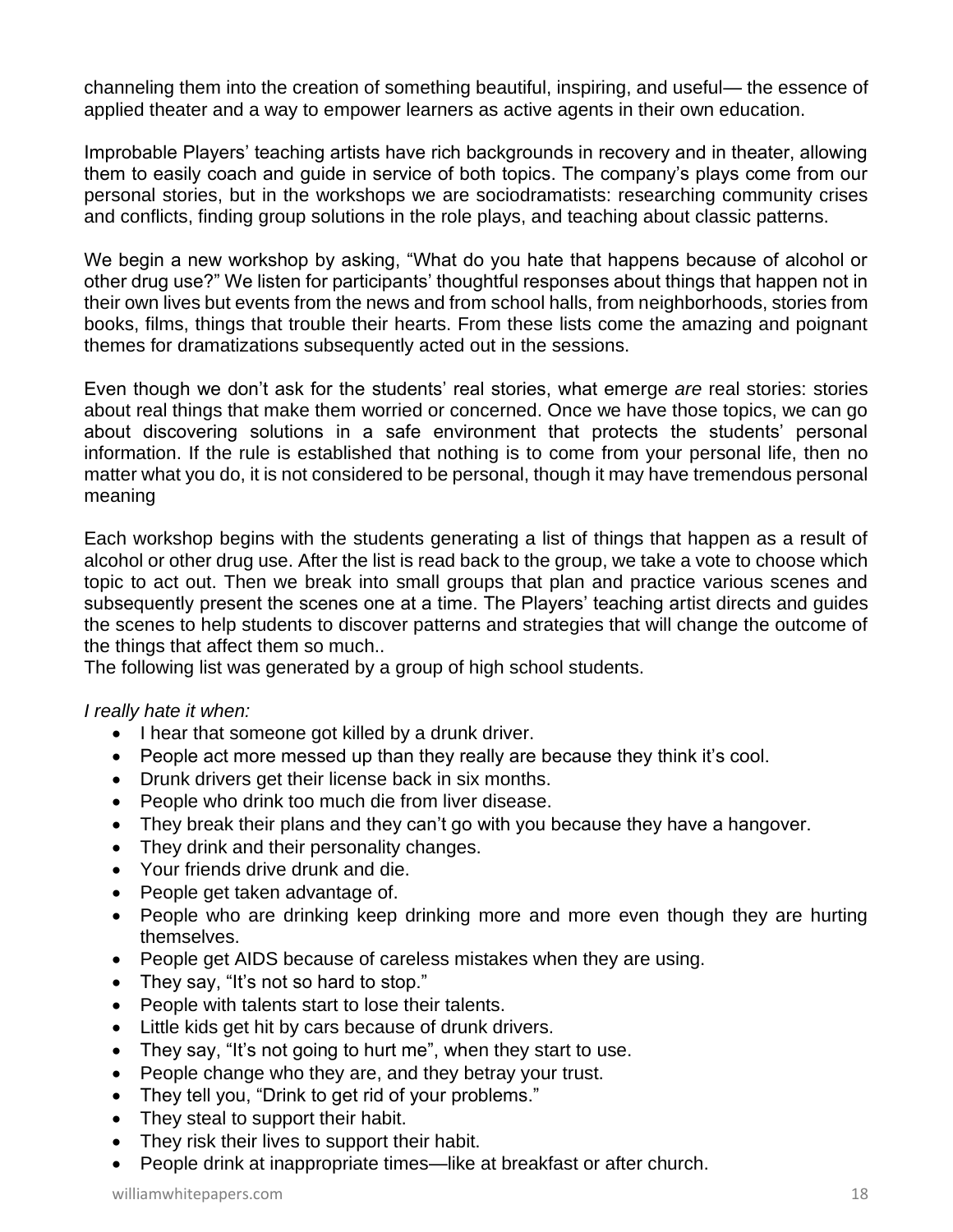- People make promises they can't keep because of their using.
- They see the devastation, but they keep on doing it.
- They have a serious problem, but they don't ask for help.
- They try to get others to use, too.
- Friends don't say something—they don't look after them.
- Drugs are so easy to get—any kid can get them—it's just available.
- Parents use in front of their kids—and some let their kids use, too.
- Whole families are affected by someone drinking.\*

The group votes on which scene to act out, and in this case they chose whole families are affected by someone drinking.

SCENE: When the parents come home in the evening, they find that one of their daughters is sick from using. They blame the older daughter for not keeping track of her sister. The father threatens to call the police and the school. The daughter begs him not to. The father says, "Another Christmas ruined in this family."

Middle school students at the same school made a similar list and voted to act out "kids get beat up by drunk parents."

SCENE: The son comes home with his two friends. He brings his friends home with him because otherwise his father will beat him up. The father is drinking and watching TV. When the boys come in he says, "Who said you could bring anybody home?" The son asks him to let him and his friends play the new video game. The father agrees, but then hangs around and makes inappropriate remarks to the friends. He won't leave and even offers weed to the friends. The son asks him to go away, but he won't. He says to his father, "You never let me have any fun." Finally the kids leave and go over to one of the other kids' house.

#### **Reflection: an ongoing part of the process**

The scenes that students develop form a platform for observation and discussion and a springboard for problem-solving. Questions asked in reflection might be: How did this scene reflect the problem we chose to act out? What happened in this scene? What could the characters do differently? Who could they talk to about this situation? Where could they get help? Why was this scene so interesting to watch? If someone has an idea for what a character might say and do differently, these changes might show up when the scene is performed the next day. Perhaps new characters will be introduced. A scene is always processed and at least one positive action is found. Together, we imagine better possibilities.

In this way, our workshop sessions combine theater and health education. Discussions about scenes present opportunities to teach basic concepts about substance abuse disorders and playmaking. Theater provides the form and structure, and the topic challenges knowledge and attitudes surrounding alcohol and drugs. The Players' teaching artist directs and guides improvisations and coaches the participants in replaying scenes so that they can try out new behaviors through characters who have brave, healthy, and interesting responses to the given situation. On their own, the students might never have considered these responses as possible.

The Players work with five basic topics that are rich with possibilities and that span a range of questions around people's relationship with alcohol/other drug use. 1. How are we affected personally by alcohol/drug use? 2. How are we affected as members of our families? 3. How are we affected as members of our peer group? 4. How can we help another person? 5. How can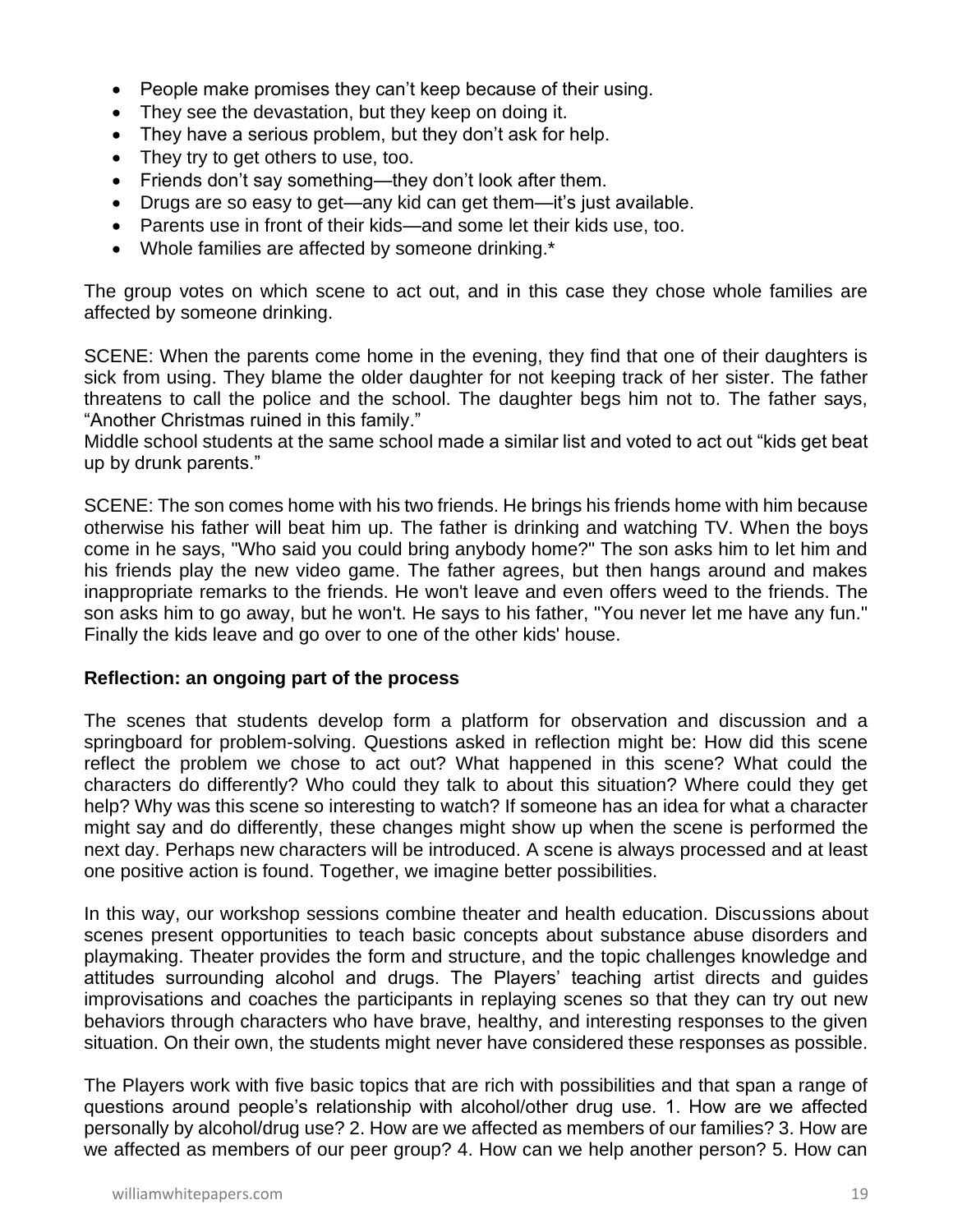we strengthen our personal resiliency by engaging in activities we love to do throughout our lives?

Participants demonstrate knowledge and understanding of both theater and prevention through scenes, monologues, journal writing, drawings, photographs, poetry, and questionnaires. Personal documenting transforms the "I really hate it when. . . " thoughts and emotions into the creation of something beautiful and personal that can be kept, remembered, and seen as valuable. Here is student writing from different high schools about each of the topics.

How are we affected personally by those who drink or use drugs?

*I don't know what's happening to me. It's like I have a disease. I feel really weak and tired. I shouldn't have gone to that party last night. The only reason I went was because my boyfriend forced me to go. I wouldn't have drank either, but he forced me to. I hate being*  forced to do things, but I love him so much that when he tells me to something I don't *think he's really forcing me. I mean, don't get me wrong. I am not being abused. I just can't believe that sometimes I get so carried away with love. But Tracy, please don't tell anyone that I have a bruise on my back. I would kill you if you did.* 

How are we affected as members of our peer group?

*He was just one of those kids. . .you know, one of those kids that was not just going to do shit after he graduated. You could just look at him and see it. He was the type of kid who knew everyone's parents and smiled to them and called them by name when he saw them. He was the type of kid who your mom would ask about at the dinner table. You could just have a conversation with him, a real deep conversation, about pretty much anything. He was just cool, you know, just a cool kid. And smart. But now he's different. He went down the drain. No one likes him. He walks down the halls like he's in a daze. His brother got him into it, the middle one— he's a dealer. His hair is a mess. He's a mess. He never says hi. Don't even know if he sees me when I walk by. He's just like, you know, out of it. He looks trashed. All the time. He's*  failing everything. His parents have to come into school and beg his teachers not to fail him. *They live in a big house you know, not in the towers or anything. They've got a golden retriever and a cat named after a Disney character. He was a good kid.* 

How can we help another person?

*Dad, I am really hurt and disappointed at your drinking. You stumble around, and when you drive I am afraid that this is the end and I'm going to die. I have a teacher at my school who works at a detox. Why don't you go? If you get help you will live like you just started a new life. I really care for you and I don't want you to die, so please get help and go to a detox or rehab. Your son, Luis* 

How can we strengthen our personal resiliency?

*I try to always remember the bad times – what it was like at the end of my use, and what happened and how I felt during my last use. So now I want to set myself up for a successful, bright future. I want to be a successful baseball player in college. Now I know the difference between right and wrong. I want to live. I want to stay out of jail. I want to continue being honest with myself. I want to have self-respect, being proud of who I am. I want to be happy, not lonely.*